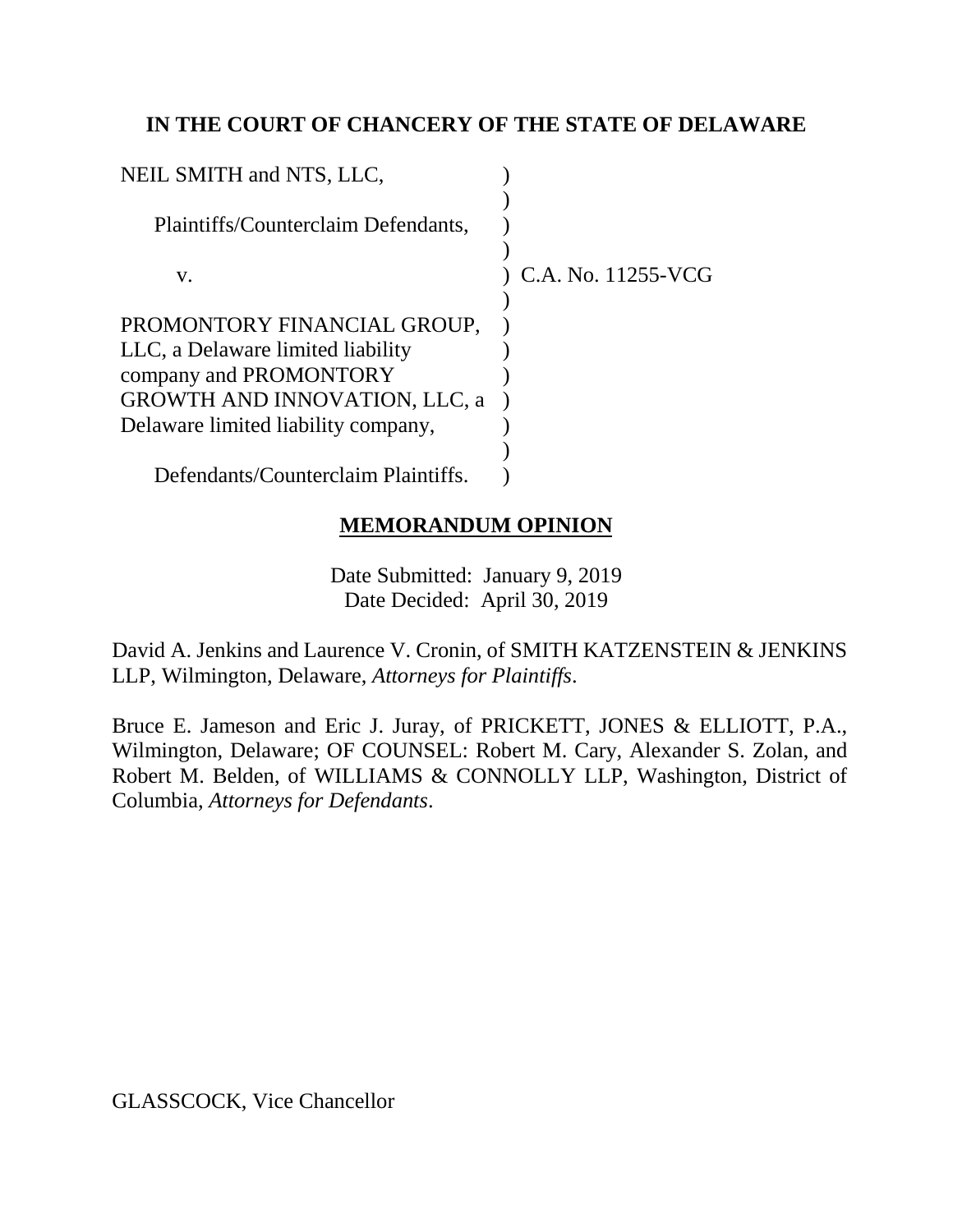This matter involves the withdrawal of a member from an LLC, which (per the *de facto* LLC agreement) entitles him to a percentage of the value of the LLC's business, as of the time of withdrawal, as valued without the continuing services of that member. This post-trial Memorandum Opinion, then, necessarily involves a valuation exercise. Arriving at a valuation is complicated here by several factors. First, the withdrawing member, Neil Smith, was essentially a key man of the business, so the effect of the loss of his services is large. Next, the entity's unusual business model was to provide consulting services to large enterprises in a way that, the parties explain, would need to be done only once; therefore, repeat business was not a factor. Developing clients, in essence, resembled a kind of mining or hunting operation; like game, clients were bagged but once. Clients, moreover, were available sporadically and fortuitously; akin, according to the Plaintiffs, to finding the proverbial "needle in a haystack." Perhaps due to all these factors, the short life of the business was marked by highly variable successes; the game bagged was episodic, variable in size, and included one enormously profitable unicorn. These factors create a difficult entity on which to make revenue projections, and thus, I find, preclude a reliable cash flow analysis.

Fortunately for the completion of my task here, the parties did negotiate a buyout of a portion of the Plaintiff's equity shortly before his withdrawal. The parties dispute whether the buyout was consummated. I find it was not. It is,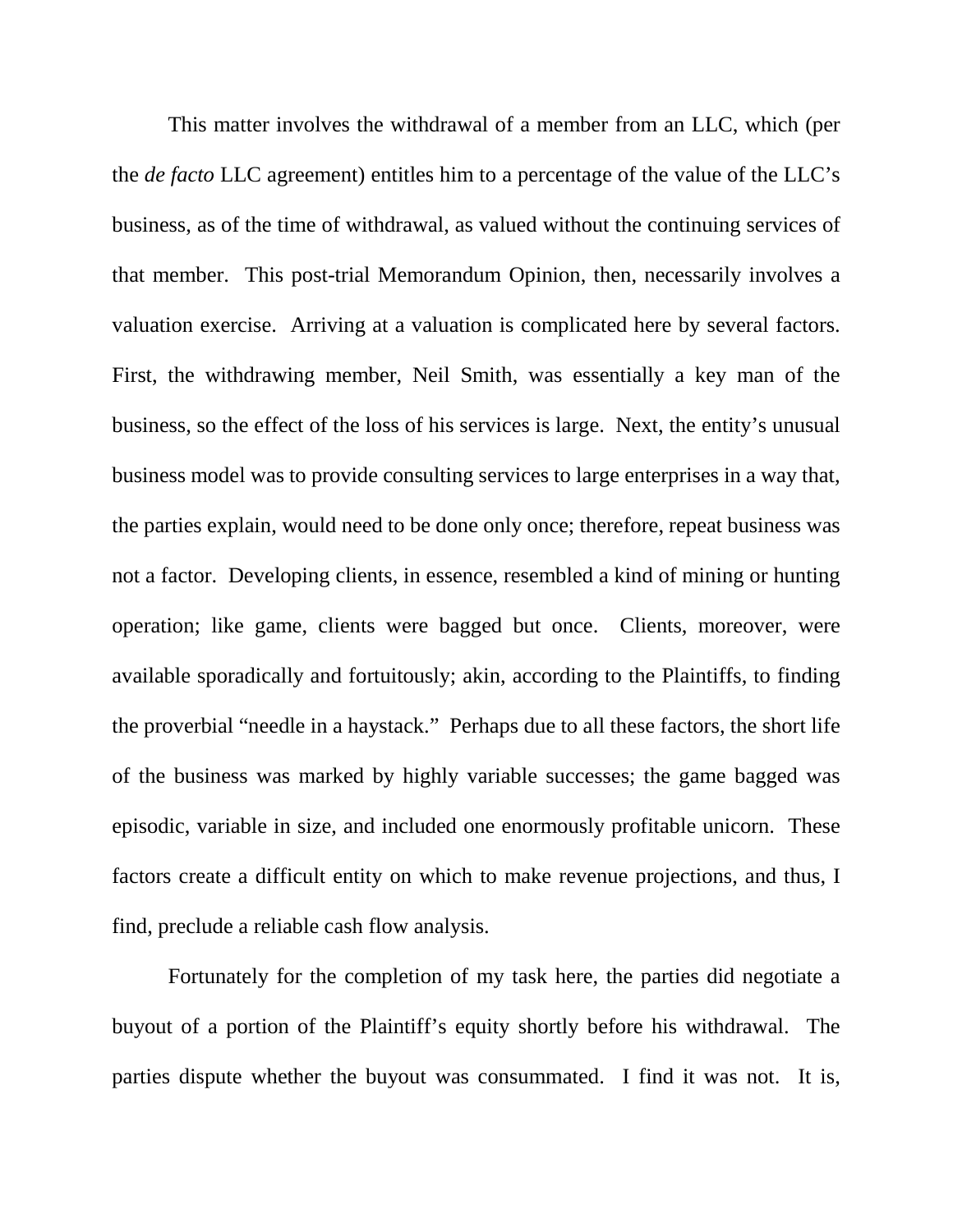however, useful evidence for valuation purposes. The results of my valuation, as well as the value of an offsetting claim demonstrated by the Defendants, are below, preceded by the facts as found post-trial.

### **I. BACKGROUND**

This is a post-trial Memorandum Opinion. The following facts were stipulated by the parties or proven by a preponderance of evidence at trial.

#### *A. The Parties*

Plaintiff Neil Smith ("Smith") is a resident of New York.<sup>1</sup> He was one of two members of Defendant Promontory Growth and Innovation, LLC ("PGI"), a Delaware limited liability company.<sup>2</sup> Smith co-founded PGI, and then assigned his membership interest in PGI to Plaintiff NTS, LLC ("NTS").<sup>3</sup> NTS is a New York limited liability company and is wholly owned by Smith.<sup>4</sup>

Defendant PGI was formed "to provide management consulting services to enhance the earnings and all-around business performance of financial service and other companies."5 PGI's other member (besides Smith/NTS) is Defendant Promontory Financial Group, LLC ("Promontory"), a Delaware limited liability company.6 Promontory was founded by Eugene Ludwig ("Ludwig"), who serves as

<sup>&</sup>lt;sup>1</sup> Joint Pre-Trial Stipulation and Order [hereinafter, "PTO"] ¶ 10.

 $^{2}$  *Id.* 

 $3$  *Id.*  $\P$  11.

 $^{4}$  *Id.* 

<sup>5</sup> *Id.* ¶ 15; *see also* JX 16, at 1.

 $6$  PTO ¶ 13.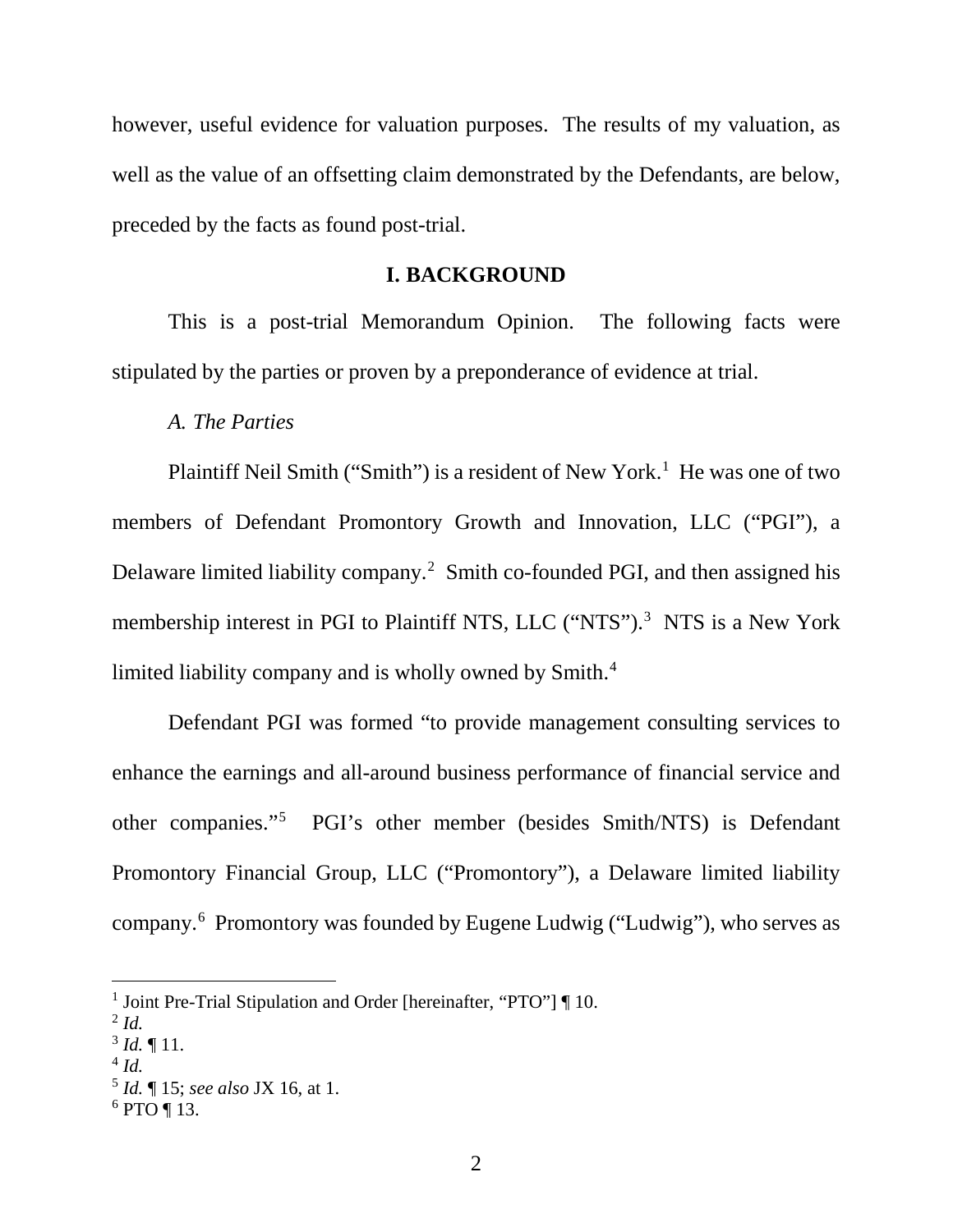its chief executive officer.<sup>7</sup> Ludwig co-founded PGI with Smith; thereafter, Ludwig assigned his membership interest in PGI to Promontory.8

# *B. Smith and Ludwig Form PGI*

### 1. Smith and Ludwig Meet and Agree to Form PGI

Before co-founding PGI, Smith worked for EHS Partners, LLC ("EHS").<sup>9</sup> Smith has made a career of providing management consulting services, including while employed at EHS, with a focus on profit-improvement projects.<sup>10</sup> Ludwig, who previously served as the United States Comptroller of the Currency,  $^{11}$  founded Promontory, a global advisory firm focused on financial services.<sup>12</sup> Ludwig first met Smith when Smith worked for EHS; at that time Ludwig helped introduce EHS to potential clients.<sup>13</sup> Promontory first explored a joint venture with EHS.<sup>14</sup> However, negotiations with EHS failed, and instead Smith left EHS and formed PGI with Ludwig.<sup>15</sup>

Smith and Ludwig signed a Letter of Intent (the "Letter of Intent") in order to form PGI, <sup>16</sup> according to which PGI's goal was "to provide management consulting

 $^{7}$  *Id.*  $\P$  14.

<sup>8</sup> *Id.*

 $^{9}$  *Id.*  $\blacksquare$  12.

<sup>10</sup> Trial Tr. 115:19–116:24, 117:12–123:7 (Smith).

<sup>11</sup> *Id.* at 264:14–265:9 (Ludwig).

<sup>12</sup> *Id.* at 266:8–11, 266:12–24 (Ludwig).

<sup>13</sup> *Id.* at 21:14–22:3 (Smith); *id.* at 272:9–273:20 (Ludwig).

<sup>14</sup> *Id.* at 23:5–24:5 (Smith); *id.* at 479:15–480:6 (Moses); *see also* JX 8, at 1–3.

<sup>15</sup> Trial Tr. 24:1–15 (Smith); *id.* at 479:19–480:16 (Moses).

 $16$  JX 16.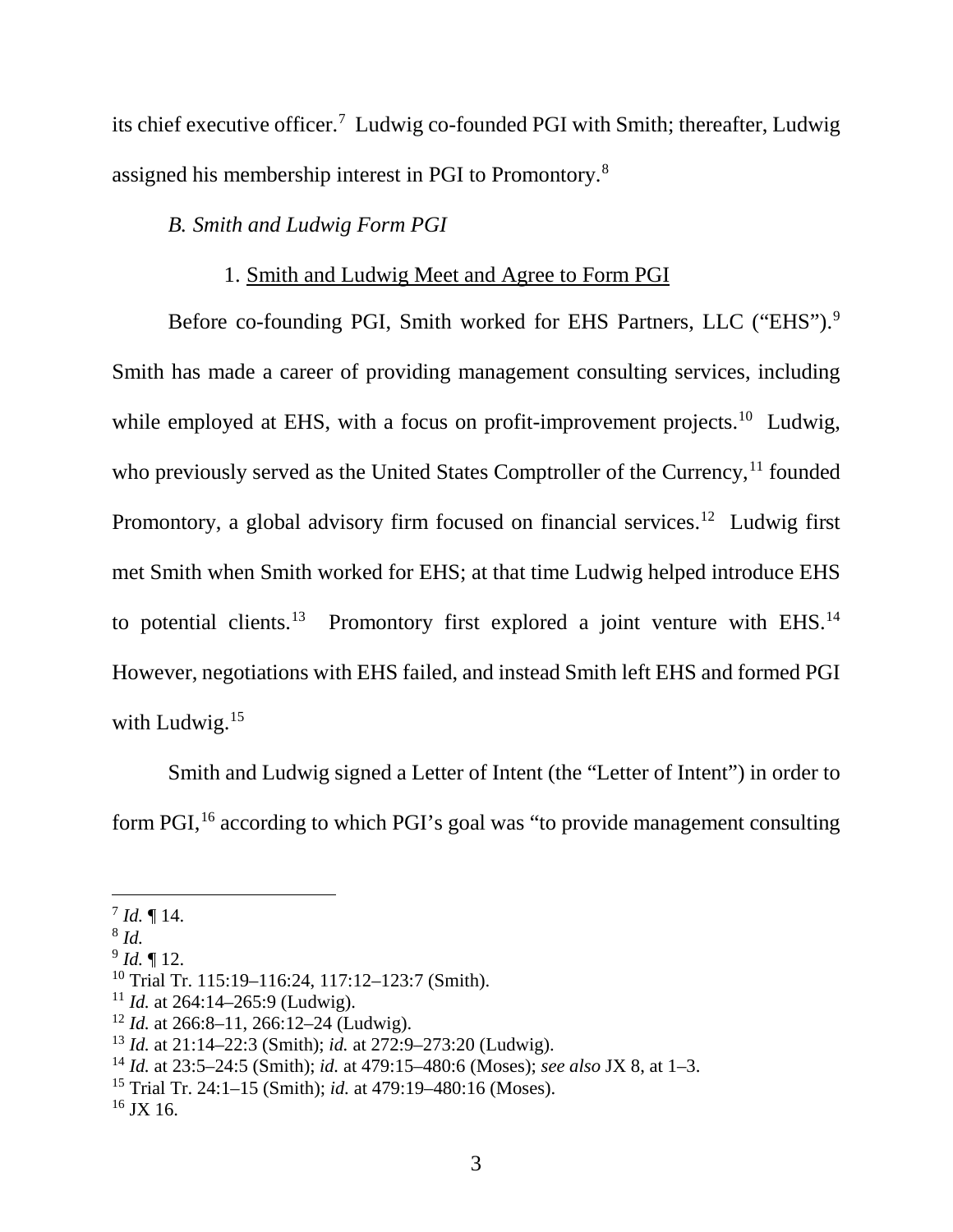services to enhance the earnings and all-around business performance of financial service and other companies."<sup>17</sup> Ludwig considered Smith to be an expert in the profit improvement field,<sup>18</sup> and Smith considered Ludwig to be a potential "rainmaker," given his extensive contacts at financial institutions.<sup>19</sup> According to Smith, PGI's business model had three steps.<sup>20</sup> First, "finding CEOs to meet;" second, "closing the deal once you've met that CEO;" and third, "actually doing the deal."21 The "deal" was Smith's process of harvesting ideas for improvement from a client's own employees, and then advising the client on how to implement those ideas.<sup>22</sup>

Per Smith, PGI was a "partnership made in heaven,"23 a sentiment Ludwig seemed to share.<sup>24</sup> Ludwig knew the CEOs of many financial services companies, $^{25}$ personally helped to pitch PGI,<sup>26</sup> and had Promontory personnel market PGI's services whenever possible.<sup>27</sup> Smith's expertise in the profit improvement field was

<sup>19</sup> *Id.* at 22:20–22, 29:17–30:11 (Smith).

 <sup>17</sup> *Id.* at 1.

<sup>18</sup> Trial Tr. 277:12–278:4 (Ludwig).

<sup>20</sup> *Id.* at 29:3–29:4 (Smith).

<sup>21</sup> *Id.* at 29:4–7 (Smith).

<sup>&</sup>lt;sup>22</sup> *Id.* at 29:17–23 (Smith). This process was the same Smith had helped develop at his previous employments, including at EHS. *Id.* at 116:1–123:7 (Smith).

<sup>23</sup> *Id.* at 30:7 (Smith).

<sup>24</sup> *Id.* at 285:10–286:19 (Ludwig).

<sup>25</sup> *Id.* at 22:20–23:4 (Smith); *id.* at 412:6–414:4 (Ludwig).

<sup>26</sup> *See, e.g.*, *id.* at 310:7–314:3, 315:24–320:14, 321:2–322:2 (Ludwig); JX 26; JX 31; JX 32; JX 39; JX 55.

<sup>27</sup> *See, e.g.*, Trial Tr. 174:11–176:9 (Smith); *id.* at 279:14–280:14, 315:14–23, 324:17–325:19 (Ludwig); JX 96.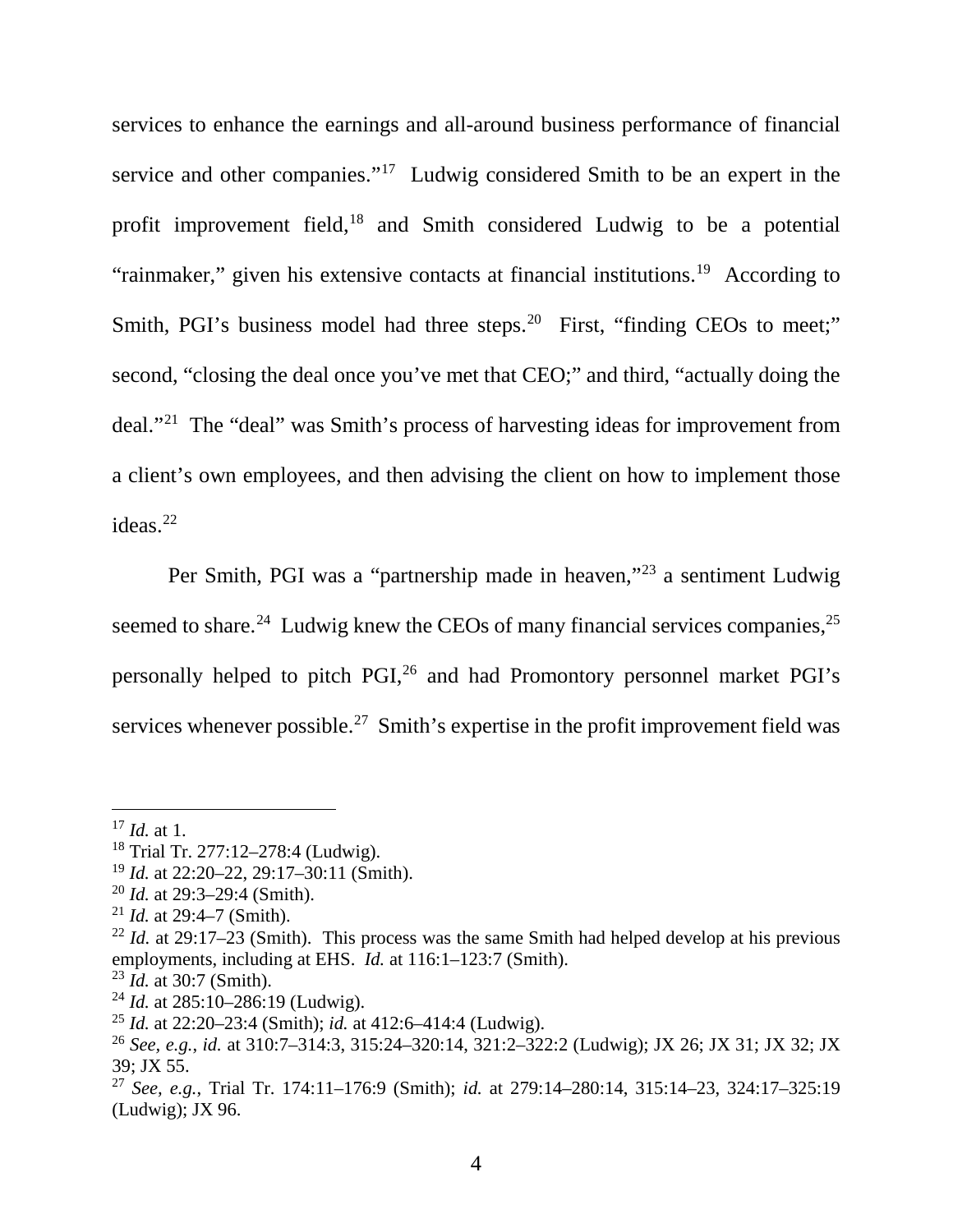important to getting clients to sign on,  $28$  and, of course, was critical to PGI actually performing projects for clients.

Smith negotiated the Letter of Intent with Alfred Moses ("Moses"),<sup>29</sup> Promontory's Chief Operating Officer.<sup>30</sup> Smith and Ludwig then signed the Letter of Intent in May 2009.<sup>31</sup> However, Smith and Ludwig were subsequently unable to negotiate a formal operating agreement for PGI. 32 In April 2010, NTS and Promontory (Smith and Ludwig had, by then, transferred their membership interests in PGI to NTS and Promontory, respectively) agreed in writing that the Letter of Intent would serve as PGI's operating agreement.<sup>33</sup> The rudimentary nature of this improvised operating agreement has led to difficulties in this litigation.

## 2. Terms of the Letter of Intent

According to the Letter of Intent, Promontory would provide working capital advances to PGI to pay expenses PGI incurred in advance of receiving revenue.<sup>34</sup> The amount of working capital advances was estimated, at the time the Letter of Intent was signed, to be \$3 million, prorated over twenty-four months.<sup>35</sup> PGI was

 <sup>28</sup> Trial Tr. 133:2–19, 150:16–23 (Smith); *id.* at 329:16–330:7 (Ludwig).

<sup>29</sup> *See, e.g.*, JX 13; JX 14; JX 15.

<sup>30</sup> Trial Tr. 269:6–9 (Ludwig); *id.* at 478:23–479:1 (Moses).

 $31$  PTO  $\P$  16. Smith signed on May 11, 2009 and Ludwig on May 14, 2009. JX 16, at 4.

 $32$  PTO ¶ 17.

 $33$  *Id.*; JX 40.

 $34$  PTO ¶ 18.

<sup>35</sup> *Id.*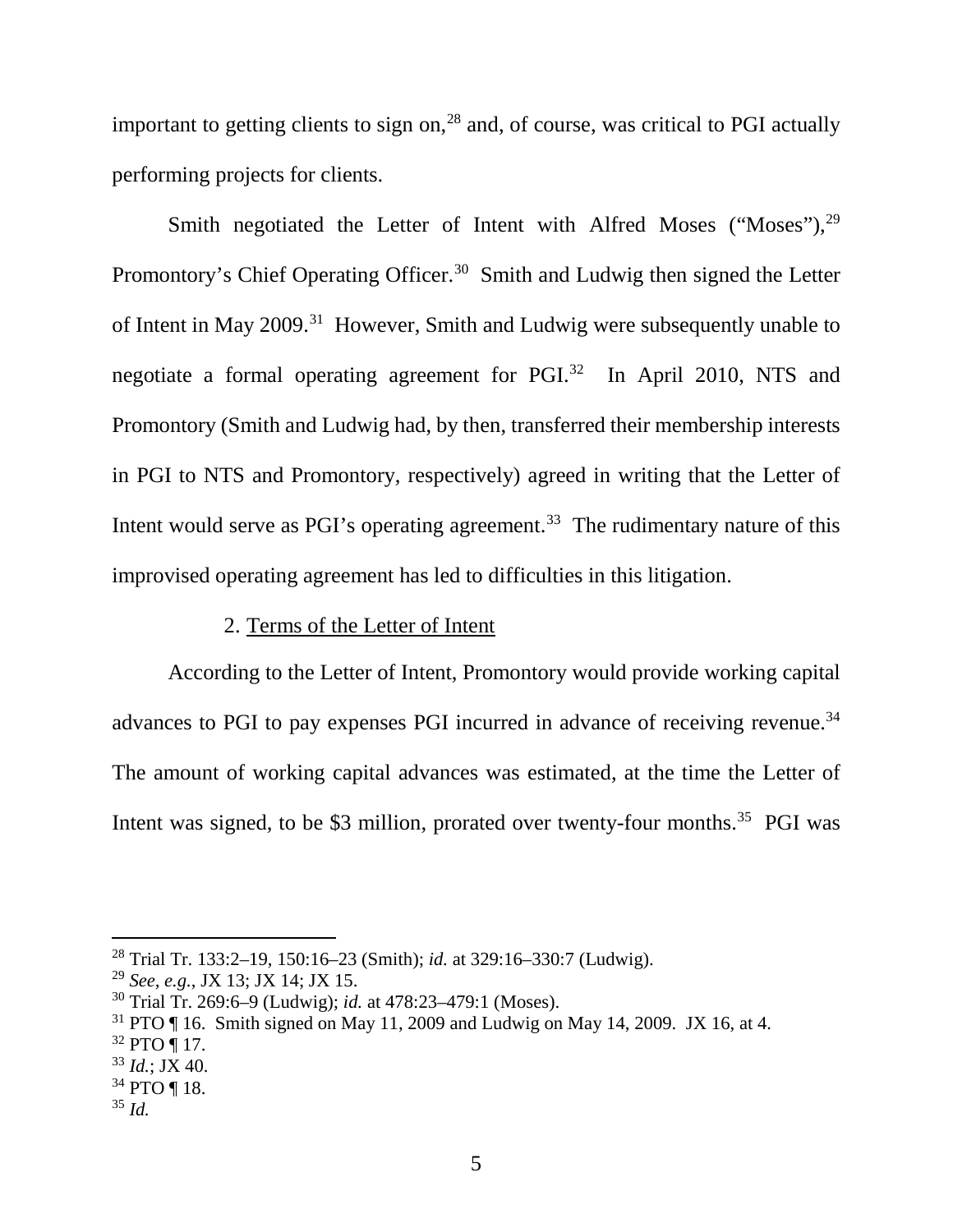obligated to repay Promontory for those working capital advances.<sup>36</sup> After PGI had repaid Promontory's working capital advances and repaid operating costs, PGI could make distributions to its members.<sup>37</sup> However, PGI could, under certain circumstances, make distributions to Smith that totaled less than \$1 million in a given year if PGI had enough revenue to make a distribution to Smith from its operating revenues, and if at least half of the working capital advances from Promontory had been repaid.<sup>38</sup> Smith was also entitled to a "non-refundable draw" of \$500,000 per year (prorated) charged to his economic interest."39

The Letter of Intent gave Smith and Ludwig each a fifty percent economic interest in PGI.40 Pursuant to the Letter of Intent, Smith had the right to withdraw from PGI.41 If Smith withdrew after "three years from the date [PGI] commences its first engagement,"42 then Smith was entitled to receive "over a period not to exceed 5 years 50% of the then going business value of [PGI] minus [Smith's] services, the value to be decided between the parties at the time thereof."<sup>43</sup> The Letter of Intent did not state who would pay Smith this amount.<sup>44</sup> By comparison,

<sup>38</sup> *Id.*

- <sup>40</sup> PTO ¶ 19.
- $41$  *Id.*  $\sqrt{31}$ .

<sup>42</sup> JX 16, at 3. This is the definition of the "Three-Year Date" in the Letter of Intent. *Id.*

 $43$  PTO  $\P$  31. If Smith resigned before the three-year period or if Smith was terminated for cause, he would receive nothing for his economic interest in PGI. JX 16, at 3–4.  $44$  JX 16, at 4.

 <sup>36</sup> *Id.*

<sup>37</sup> *Id.* ¶ 19.

 $39$  JX 16, at 1.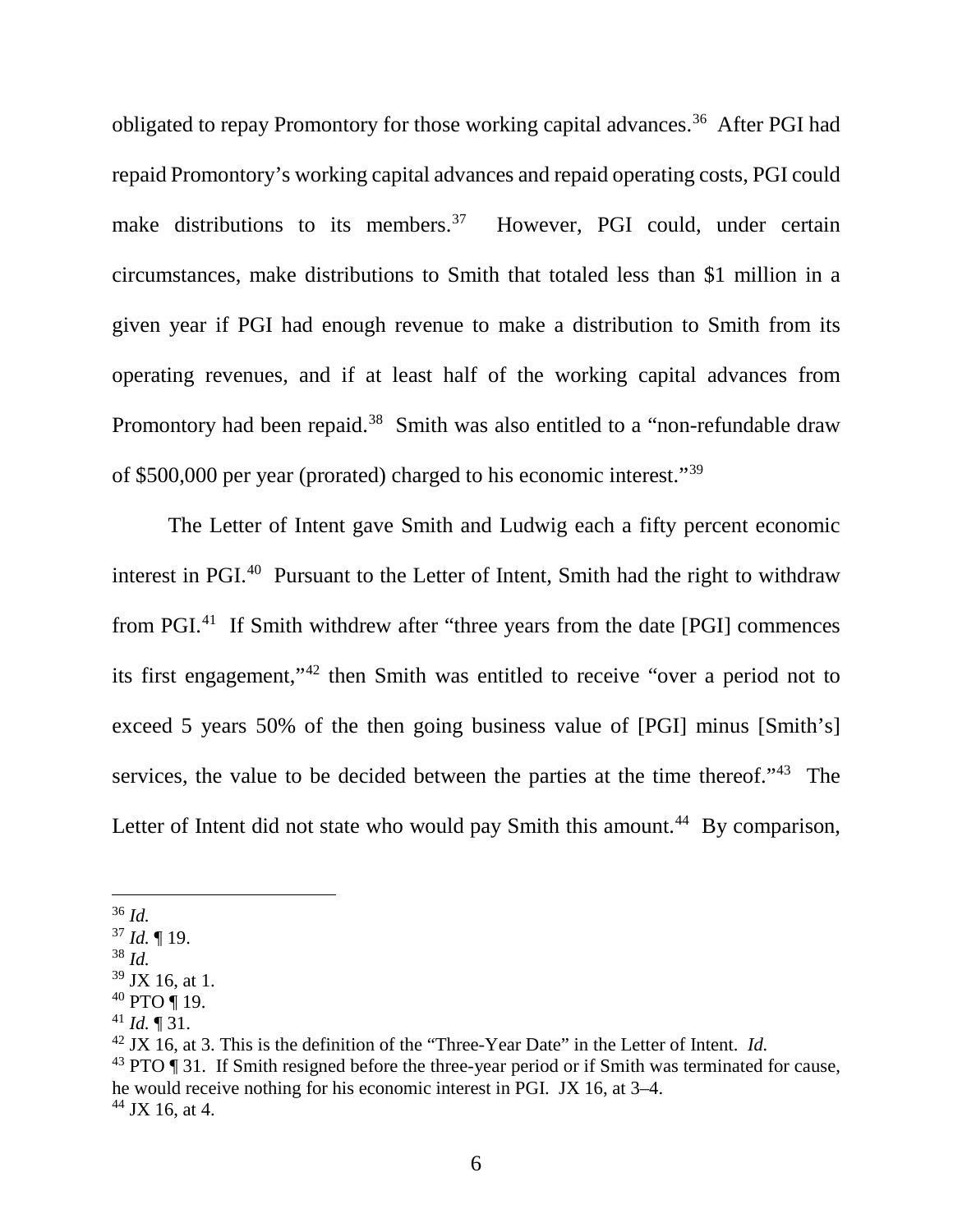if Smith withdrew because of death or incapacity, Smith (or his estate) was entitled to receive from PGI a certain percentage of certain PGI operating profits.45

## 3. PGI's Management Structure

While Smith and Ludwig each held a fifty percent economic interest in PGI, Ludwig was given a sixty percent governance interest.<sup>46</sup> Smith held the remaining forty percent governance interest.<sup>47</sup> However, unanimous consent was required for certain actions, including entering engagements, incurring debt, employment decisions, and budget approval, among others.<sup>48</sup> Smith was made PGI's President and Chief Executive Officer ("CEO").<sup>49</sup> As a result, Smith was tasked with running the day-to-day business.<sup>50</sup> Smith began his tenure as CEO on August 11, 2009.<sup>51</sup> Ludwig was given the role of PGI's non-executive Chairman.<sup>52</sup>

## *C. PGI's Operating History Under Smith*

## 1. PGI from May 2009 to August 2013

As mentioned, Smith and Ludwig signed the Letter of Intent in May 2009. PGI's began operations in August 2009.<sup>53</sup> Despite Smith and Ludwig's prominence,

 <sup>45</sup> *Id.* at 3.

 $46$  PTO ¶ 20.

<sup>47</sup> *Id.*

<sup>48</sup> *Id.* ¶ 21.

<sup>49</sup> *Id.* ¶ 23.

<sup>50</sup> *Id.*

<sup>51</sup> *Id.* ¶ 30.

<sup>52</sup> *Id.* ¶ 22.

<sup>53</sup> *Id.* ¶ 30; *see also* JX 27, at 1 (e-mail sent on October 5, 2009: "This has been our first full month since we started  $\dots$ .").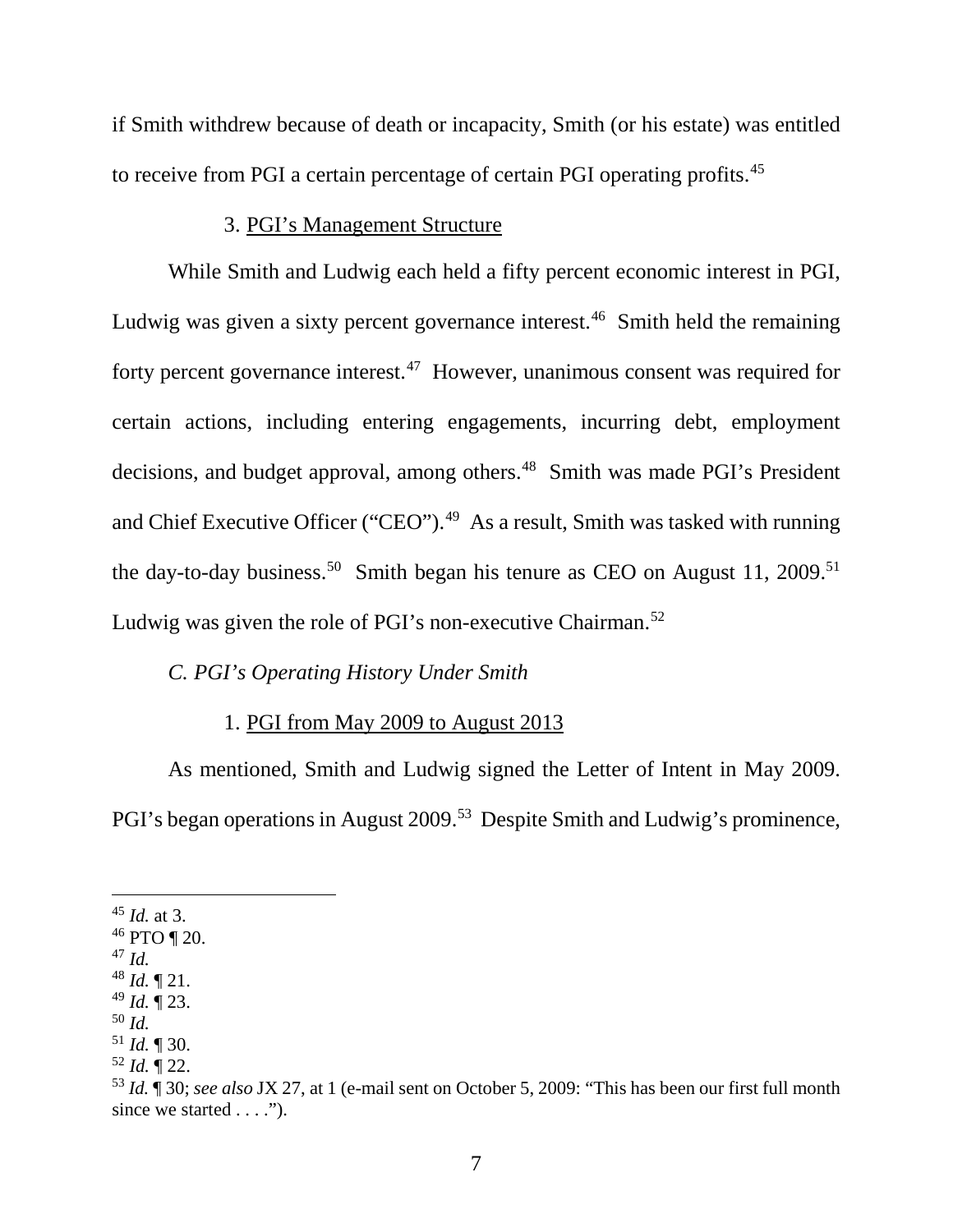PGI's business was sparse. PGI's services only appealed to companies of a certain size, and only a few of those companies would be open to a profit improvement project at any given time.<sup>54</sup> Moreover, the business was such that it did not generate returning customers; each customer required only a single application of PGI's services.<sup>55</sup> Landing an account required having a meeting with the right executive at the right time, something Smith described as "finding the needle in a haystack."56 PGI worked on a contingency basis and charged as a fee a percent of the profit improvement of its client. 57

PGI had no engagements in 2009.<sup>58</sup> In 2010, PGI had two engagements.<sup>59</sup> One was with the New York Stock Exchange, which resulted in total revenue of \$278,000.<sup>60</sup> The New York Stock Exchange engagement was an "icon," and PGI performed the deal for little revenue, intending to reap reputational rewards instead.<sup>61</sup> The second engagement was with First National of Nebraska, which

 <sup>54</sup> *See, e.g.*, Trial Tr. 182:16–18 (Smith) ("[A]t any one time, 20 of the Fortune 500 CEOs are in the business of doing this."); *id.* at 206:12–14 (Smith) ("It didn't necessarily have to be a big company. I mean, I think we're looking at top thousand.").

<sup>55</sup> *Id.* at 203:15–206:1, 206:18–20 (Smith).

 $56$  Trial Tr. 253:11–13 (Smith) ("Finding the CEO who was in the market at that moment in time was like finding the needle in the haystack."); *see also id.* at 230:19–23 (Smith) ("But, again, that referred to anything that was active at that time. That's finding -- finding a needle in the haystack is finding one of the 20 out of the 500 or 15 out of the 200 that's active."); JX 53, at 1.

<sup>57</sup> Trial Tr. 118:17–22, 257:13–15 (Smith); *id.* at 555:19–556:8 (Ketcham).

<sup>58</sup> PTO ¶ 25.

<sup>59</sup> *Id.* ¶ 26.

<sup>60</sup> *Id.*

<sup>61</sup> Trial Tr. 33:21–23, 187:2–17 (Smith).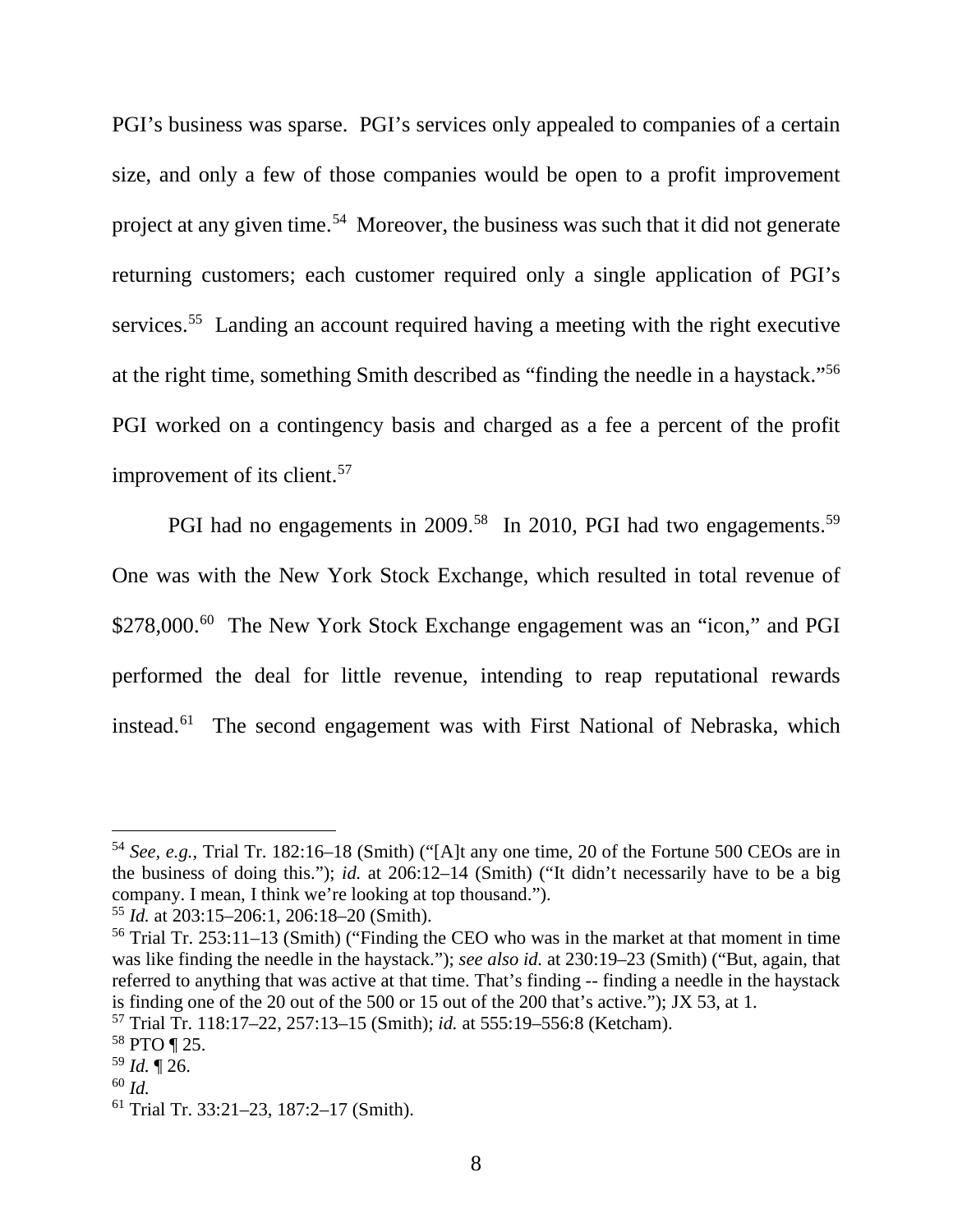resulted in total revenue of  $$5,810,053<sup>62</sup>$  PGI only had three engagements with Smith as CEO.<sup>63</sup> The third engagement was with Bank of America; it started in May 2011 and ended in April 2012, and it resulted in total revenue to PGI of \$137,500,345.64

PGI performed the Bank of American project together with EHS, and the firms had agreed to split the fee.<sup>65</sup> As mentioned, PGI earned almost \$138 million in revenue from the project, at least  $$120$  million of which was profit.<sup>66</sup> PGI distributed substantially all of its profits from the Bank of America project to PGI's members—NTS (Smith) and Promontory.<sup>67</sup> The distribution of all the profits from the Bank of America engagement was, to an extent, inadvertent; Smith and Moses both mistakenly believed that PGI was actually retaining an amount sufficient to cover PGI's working capital for a period going forward.<sup>68</sup>

 <sup>62</sup> PTO ¶ 26.

<sup>63</sup> *Id.* ¶ 24.

 $^{64}$  *Id.*  $\sqrt{\phantom{0}^{12}27}$ .

<sup>65</sup> Trial Tr. 192:3–193:13 (Smith). Smith also received a portion of EHS's share of the fee because of an entitlement as a former member of EHS to certain trailing revenues. *Id.* at 194:2–10 (Smith). <sup>66</sup> PTO ¶ 27; Trial Tr. 194:11–22 (Smith); JX 92, at 3; JX 165, at 4.

<sup>67</sup> Trial Tr. 67:5–9, 68:17–72:5, 195:5–196:8 (Smith); *id.* at 530:6–13, 530:17–19 (Moses); JX 85, at 1; JX 442, at 1.

<sup>68</sup> Trial Tr. 70:5–7 (Smith) ("So I was trying to be prudent in keeping enough working capital in our account, while still making a sizable distribution to each of us."); *id.* at 71:3–7 (Smith) ("We actually did an analysis of it and, to this day, I still don't fully understand it. But there were certain payments in this which I hadn't taken into account, which I was unaware of at the time."); *id.* at 530:7–8 (Moses) ("I think Mr. Smith told me that he held back \$5 million"); JX 85, at 1 (Smith writing to Moses on May 18, 2012: "Even before these funds I believe we have sufficient funds already in the account to last us at least until the end of 2013 without another deal."); JX 442, at 1 (Smith writing to Moses on April 4, 2012: "We currently have \$92.2 million in our account. I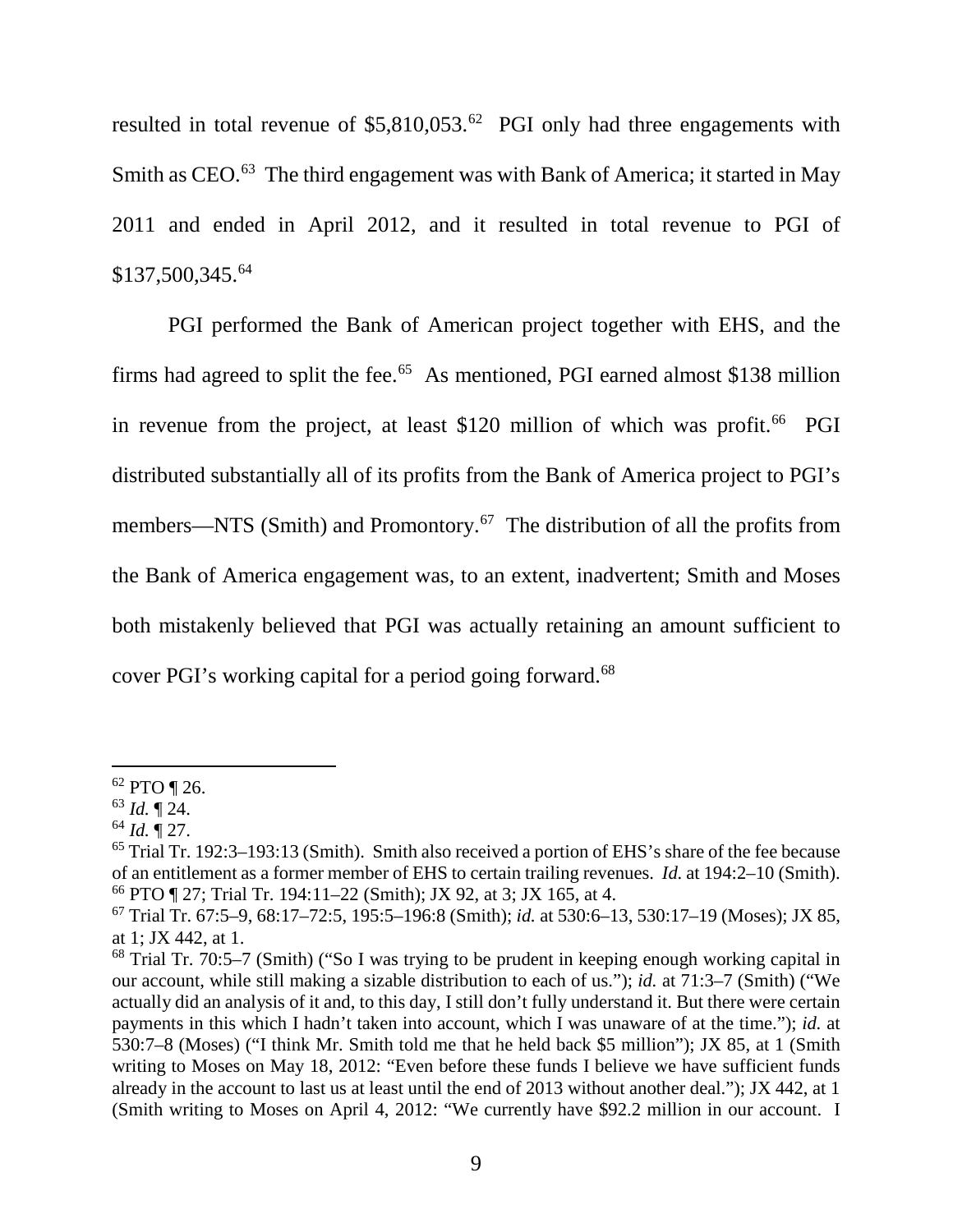Meanwhile, PGI's debt to Promontory continued to increase. In June 2012, PGI funded publication of a book written by Smith, "How Excellent Companies Avoid Dumb Things: Breaking The 8 Hidden Barriers That Plague Even The Best Businesses," which PGI ensured became a *New York Times* Bestseller.<sup>69</sup> Smith's book was intended to be a marketing tool for PGI, and copies were sent to numerous third-party executives.<sup>70</sup> At the end of 2012, PGI owed Promontory more than \$5.4 million.<sup>71</sup> This included money Promontory loaned PGI for marketing (including publishing Smith's book and making it a bestseller)<sup>72</sup> and the monthly working capital advances provided by Promontory, which amounted to approximately \$300,000 per month.<sup>73</sup>

In early 2013, Moses raised with Smith the need to repay PGI's debt to Promontory.74 As an indirect 50% owner of PGI, Smith was personally responsible

 $\overline{a}$ 

believe we can safely make a distribution of \$85 million (\$42.5 million each) and still leave 2 years [sic] worth of working capital in the account.").

 $69$  PTO ¶ 29.

 $70$  Trial Tr. 46:2–11, 46:22–23 (Smith).

<sup>71</sup> *Id.* at 241:6–11 (Smith); JX 130, at 3.

<sup>72</sup> PGI hired a company which guaranteed placement of a book on the *New York Times* bestseller list through purchasing copies of the same book. Trial Tr. 45:15–16 (Smith).

<sup>&</sup>lt;sup>73</sup> Trial Tr. 241:6–11 (Smith); JX 130, at 3. Promontory agreed to PGI's budgeting of \$1 million to support Smith's book. Trial Tr. 213:17–214:9 (Smith); Trial Tr. 298:6–21 (Ludwig). The majority of PGI's working capital was payroll. Trial Tr. 241:10–11 (Smith). PGI had hired several additional employees after its founding, including three employees around when PGI performed the Bank of America deal. Trial Tr. 51:16–57:12, 71:22–24 (Smith). As a result, PGI's estimated monthly working capital needs had increased to \$300,000 per month, more than double the estimated \$125,000 per month envisioned in the Letter of Intent (\$3,000,000 prorated over twentyfour months).

<sup>74</sup> Trial Tr. 72:6–15 (Smith); *id.* at 496:21–497:14 (Moses); JX 113.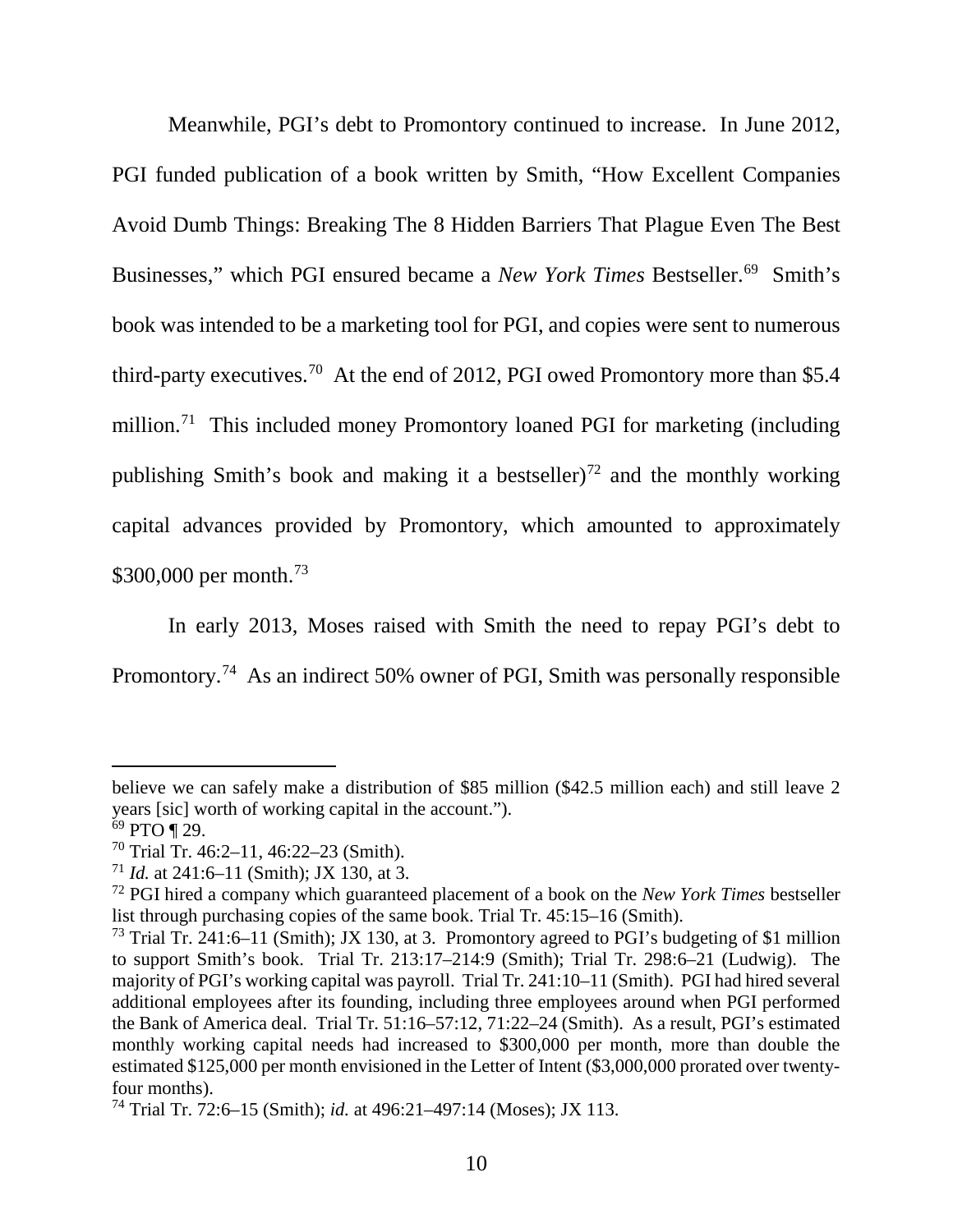for half of the debt. Smith conveyed to Moses his belief that PGI would soon receive another project and could therefore repay Promontory from incoming revenue.<sup>75</sup> Smith recommended to Moses that PGI and Promontory revisit the issue of repayment in April 2013, if new projects had not materialized by then.<sup>76</sup> Moses, it appears, agreed.77

From May 2012 until August 18, 2013, PGI did not work any additional engagements and earned no revenue.<sup>78</sup> On August 18, 2013, more than three years after PGI started its first engagement, Smith resigned as both president and CEO.79 The circumstances of that resignation are described below.

## 2. PGI's Long Term Projections

Beginning in 2012, Promontory began to prepare long term financial projections for the entire organization, which included Promontory's interest in PGI.80 Promontory's then-Chief Financial Officer, Michael Ketcham, and another Promontory employee, David Meschke, were involved in creating Promontory's long-term projections. <sup>81</sup> The initial purpose of the projections was to explore a

 <sup>75</sup> Trial Tr. 72:6–23 (Smith); JX 113.

<sup>76</sup> Trial Tr. 73:3–9 (Smith); JX 113.

<sup>77</sup> Trial Tr. 496:21–498:14 (Moses).

<sup>78</sup> PTO ¶ 28.

<sup>79</sup> *Id.* ¶ 30.

<sup>80</sup> Trial Tr. 556:9–16 (Ketcham); *id.* at 567:15–24 (Meschke); JX 70.

<sup>81</sup> Trial Tr. 61:6–11 (Smith); *id.* at 566:20–567:17 (Meschke); JX 428.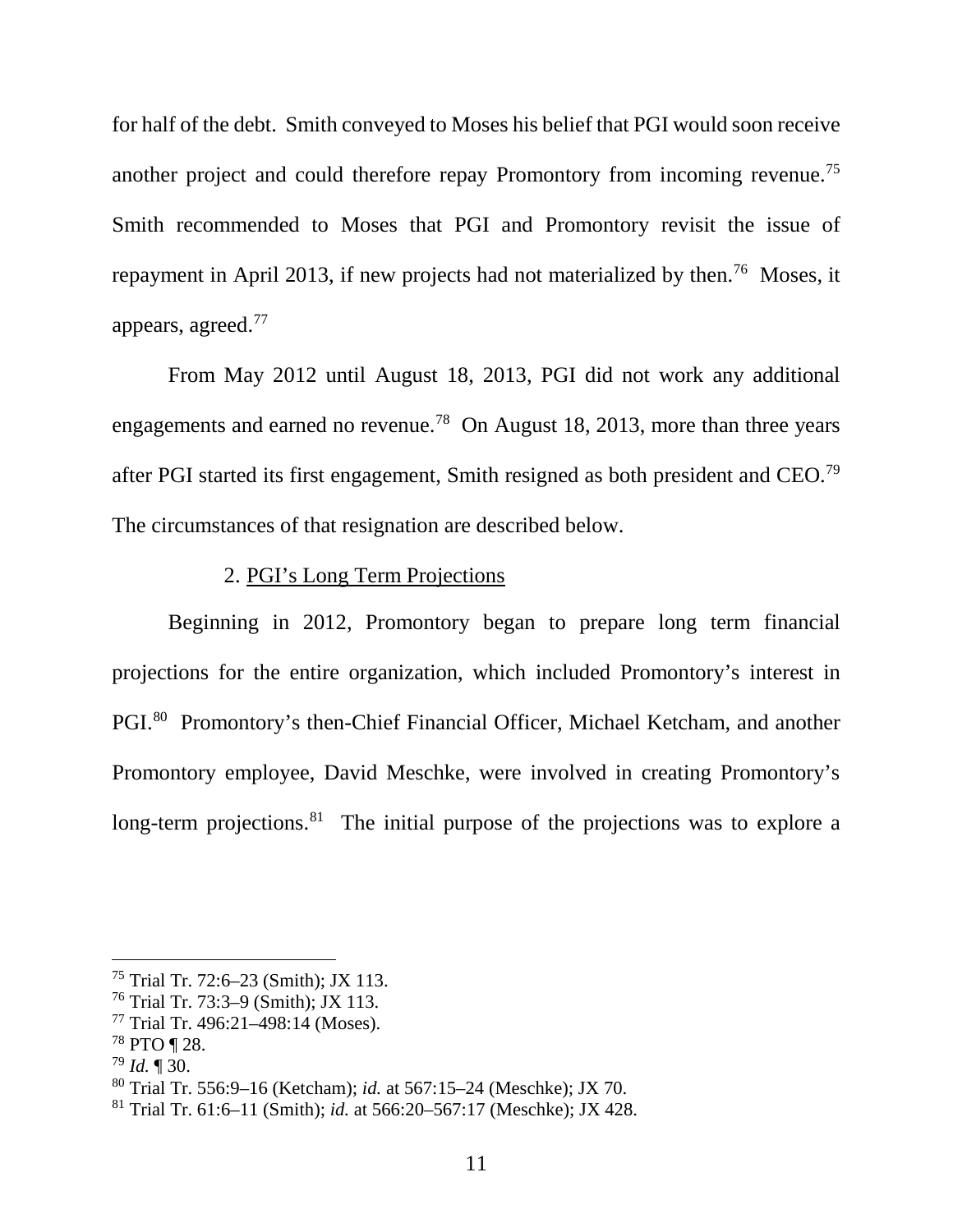potential sale of Promontory,<sup>82</sup> the projections were also used to expand Promontory's debt financing relationships.<sup>83</sup>

Starting on February 23, 2012, Ketcham asked Smith to provide projections for PGI.<sup>84</sup> Smith had no prior experience making financial projections.<sup>85</sup> Smith also told Ketcham that PGI's business was hard to project.<sup>86</sup> Ludwig and Moses similarly held a sentiment that long term projections were not good indicators of Promontory's business generally, and they did not use them to manage Promontory.<sup>87</sup> According to the projections that Ketcham and Meschke developed based on Smith's guidance,<sup>88</sup> PGI was expected to conduct three deals in 2013, five in 2014, and then increase the number of deals each year by one until 2016, when PGI would have seven.<sup>89</sup> Each deal was expected to earn revenue of \$10 million.<sup>90</sup> Smith explained at trial that he arrived at these numbers based on his experience at EHS and Tandon (where he had performed similar work). 91 Smith projected more than three deals for

 <sup>82</sup> *See* Trial Tr. 303:1–3, 442:20–23 (Ludwig); JX 75; JX 80.

 $83$  JX 72, at 1.

<sup>84</sup> Trial Tr. 559:21–560:2 (Smith); JX 70, at 1; JX 72, at 1.

<sup>85</sup> Trial Tr. 255:15–17, 255:18–20 (Smith).

<sup>86</sup> *Id.* at 560:3–563:1 (Ketcham); *see also id.* at 183:12–184:3 (Smith).

<sup>87</sup> *Id.* at 300:15–302:1, 302:8–10 (Ludwig); *id.* at 490:19–492:11 (Moses).

<sup>88</sup> *See, e.g.*, JX 74, at 1; JX 76, at 1; JX 77, at 1.

<sup>89</sup> Trial Tr. 62:18–63:20, 65:12–67:4 (Smith); JX 77, at 3.

 $90$  Trial Tr. 62:18–63:20, 65:12–67:4 (Smith); JX 77.

<sup>91</sup> Trial Tr. 62:18–64:1, 64:17–67:4 (Smith).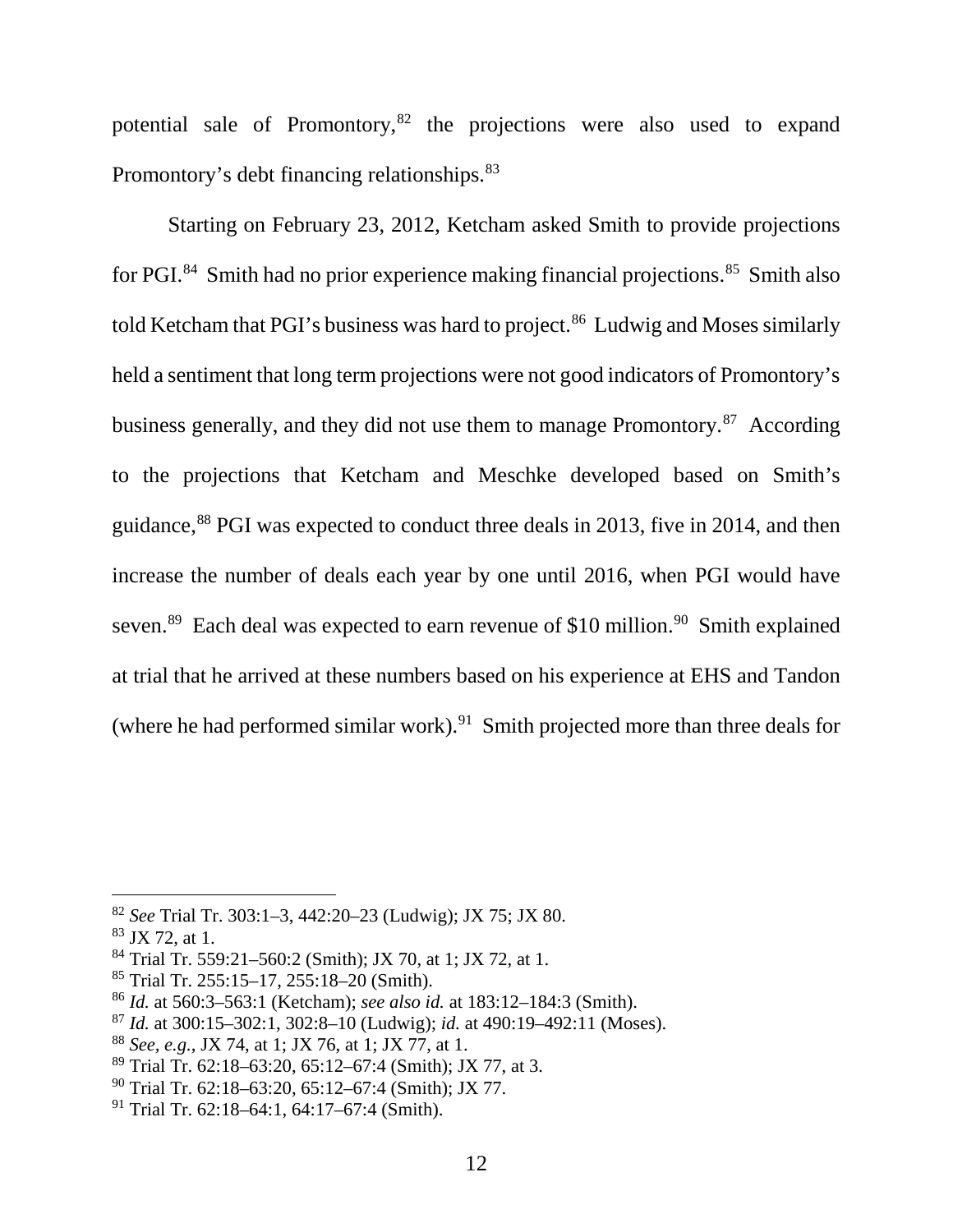each year after 2013, despite PGI's promise in marketing materials provided to clients that it would undertake no more than three deals per year.  $92$ 

Ketcham formulated firm-wide projections for Promontory in March 2012, his projections for PGI relied solely on Smith's projections for PGI, as described above.<sup>93</sup> The March 2012 projections were provided to, at least, Evercore, Inc. in connection to Promontory's exploration of strategic alternatives. 94

Promontory updated its long term projections for PGI in February 2013.<sup>95</sup> Contrary to the assumptions in Smith's original 2012 projections, PGI had not achieved any projects since the Bank of America project ended in April 2012. Promontory created the February 2013 projections for PGI by simply shifting expected deals and revenue in the 2012 projections out one year; in other words, the number of deals and revenue expected in 2013 was shifted to 2014, and 2014 was shifted to 2015, and so on.<sup>96</sup> Promontory predicted PGI would perform two deals in 2013.<sup>97</sup> Ketcham forwarded the updated February 2013 projections to Smith.<sup>98</sup>

 <sup>92</sup> *See, e.g.*, JX 79, at 6 (A presentation prepared in February 2012 for a client meeting noting: "No more than 3 projects a year").

<sup>93</sup> Trial Tr. 562:20–563:18 (Ketcham); JX 78, at 1; JX 81, at 1.

<sup>94</sup> Trial Tr. 302:22–303:3, 442:10–23 (Ludwig); JX 75.

<sup>&</sup>lt;sup>95</sup> JX 115, JX 118.

<sup>96</sup> Trial Tr. 584:4–8 (Meschke); JX 77; JX 110; JX 118.

 $97$  JX 118, at 8.

<sup>98</sup> *Id.* at 1.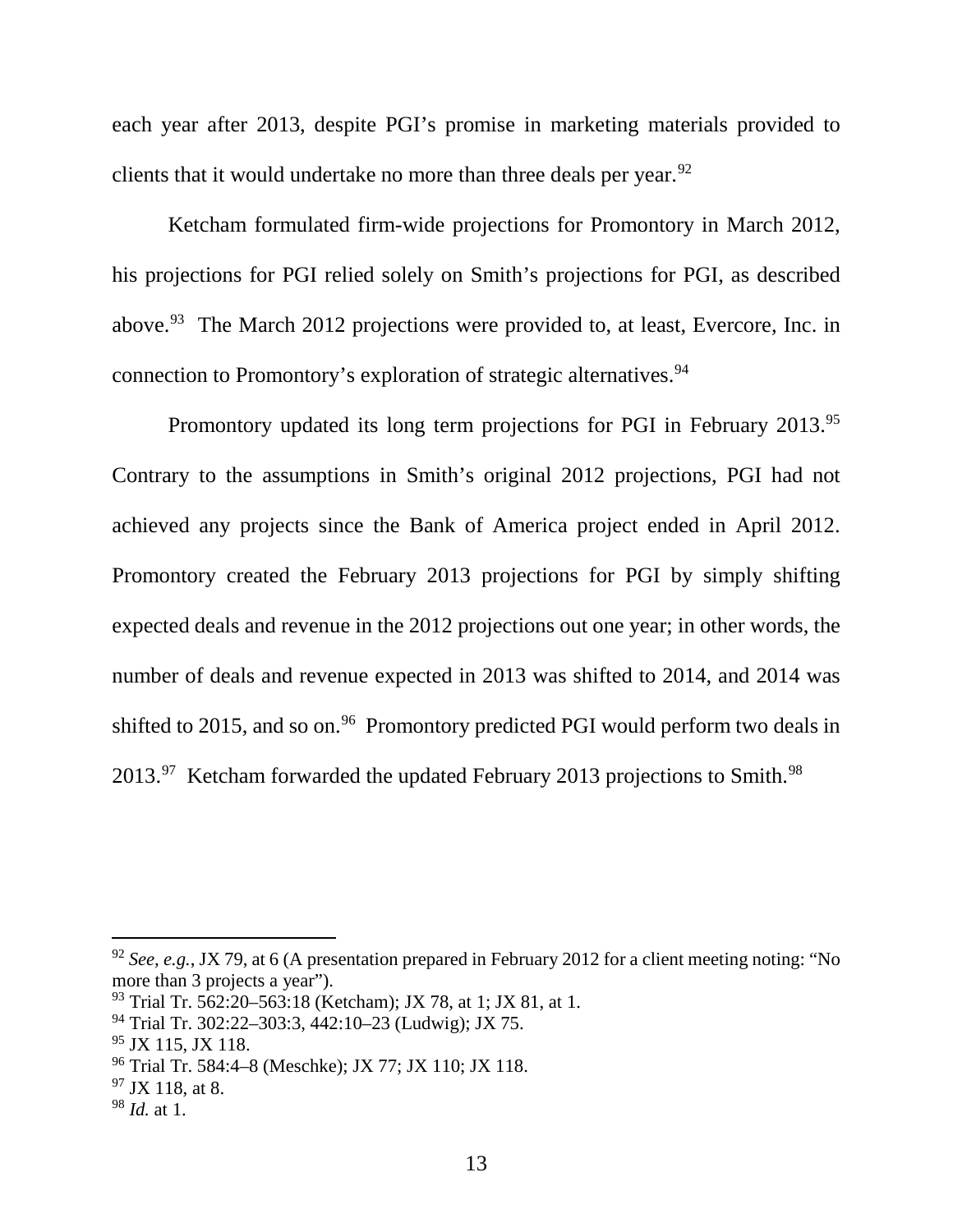## *D. The Debt/Equity Deal*

By April 2013, PGI still had not received any new projects, despite some close misses.99 In early May 2013, Moses and Smith spoke again about PGI's debt to Promontory.100 As Smith (through NTS) owned a fifty percent economic interest in PGI, he was responsible for fifty percent of its outstanding debt.<sup>101</sup> Smith told Moses that Smith had a strong idiosyncratic aversion to investing money back into PGI that had been distributed to him.<sup>102</sup> Smith also claimed to have a liquidity issue at the time, as he had recently bought two properties for roughly \$25 million in cash.<sup>103</sup> Accordingly, at an in-person meeting with Moses on May 7, 2013, Smith proposed that Promontory write off Smith's portion of PGI's debt in return for Smith reducing his economic interest from fifty percent to thirty percent.<sup>104</sup>

Smith followed his oral proposal with a May 13, 2013 e-mail describing the proposal (the "Debt/Equity Deal"):

1. [Promontory] writes off our current loan to PGI so that we start fresh . . .

2. PGI funds working capital from its own account until it runs out . . .

3. On September 30, you take a view whether or not [Promontory] funds working capital going forward.

. . .

 <sup>99</sup> *See, e.g.*, Trial Tr. 234:14–240:18 (Smith).

<sup>100</sup> *Id.* at 73:3–9 (Smith); *id.* at 498:9–498:14 (Moses).

<sup>101</sup> *See, e.g.*, *id.* at 96:14–17, 98:12–15 (Smith); JX 187 ("I will be responsible for 50% of PGI's debt to Promontory . . . .").

 $102$  Trial Tr. 498:9–499:1 (Moses); JX 214, at 2.

<sup>103</sup> Trial Tr. 198:4–23, 242:11–243:3 (Smith).

<sup>104</sup> *Id.* at 73:3–9, 75:22–77:4, 242:3–243:7 (Smith); JX 143, at 1.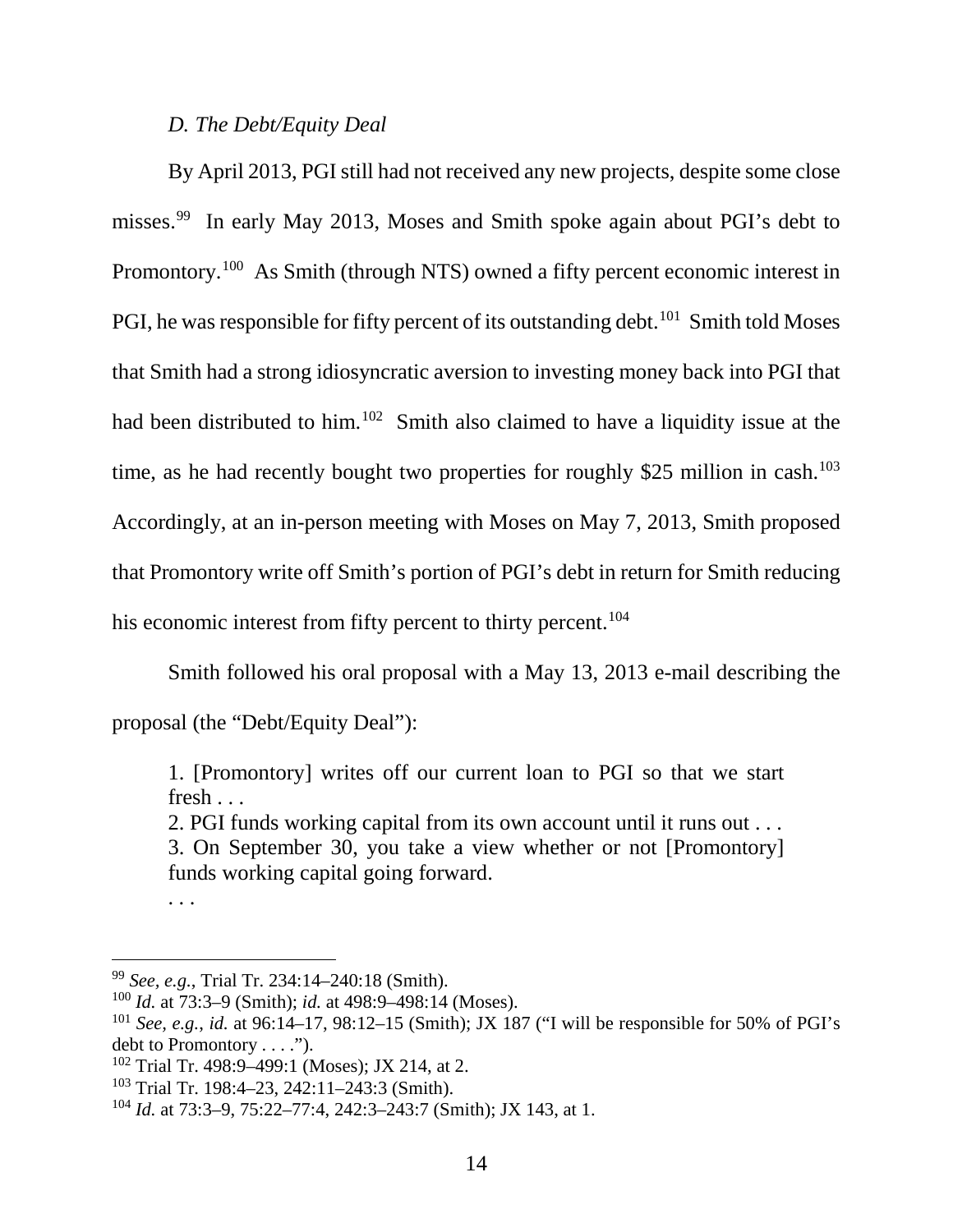5. My Share of PGI reduces from 50% to 30%<sup>105</sup>

Smith also wrote:

I readily acknowledge this is a great deal for [Promontory] but I am willing to accept this deal because I am not in a position to recapitalise [sic] PGI. You are writing off around \$3.25 mm of my debt for 20% of PGI which puts a value on PGI of just \$16.25mm with me still in place. This is clearly absurd for a business which made \$112mm in pretax profit last year and \$22mm pretax the year before but I am willing to do this because of the unique circumstances I find myself in.106

Smith conditioned his written e-mail proposal on Ludwig's consent, <sup>107</sup> and on Smith "discuss[ing] [the proposal] with [his] tax accountant *before we finally agree to it*."108 Moses responded to Smith on May 14, 2013, writing that the proposal "looks right to me."<sup>109</sup>

Moses reached out to Promontory's tax counsel regarding the Debt/Equity Deal, and on May 20, 2013, Moses forwarded to Smith a summary of Promontory's tax counsel's opinion.<sup>110</sup> On May 20, 2013, Moses also relayed to Smith that Ludwig had agreed to the proposal.<sup>111</sup> Smith, however, wanted to speak with Promontory's tax counsel directly, or have his tax accountant do so, before agreeing to the deal. $^{112}$ 

 $111$  JX 153, at 1.

 $105$  JX 143, at 1.

<sup>106</sup> *Id.*

<sup>&</sup>lt;sup>107</sup> *Id.* ("You have not discussed this with [Ludwig] and you need to see if this makes sense to him.").

<sup>&</sup>lt;sup>108</sup> *Id.* (emphasis added). In Smith's words, "I just want to make sure I won't accidentally create a tax liability for myself!" *Id.*

 $109$  JX 145, at 1.

<sup>110</sup> *See* JX 151.

<sup>112</sup> JX 151; JX 158.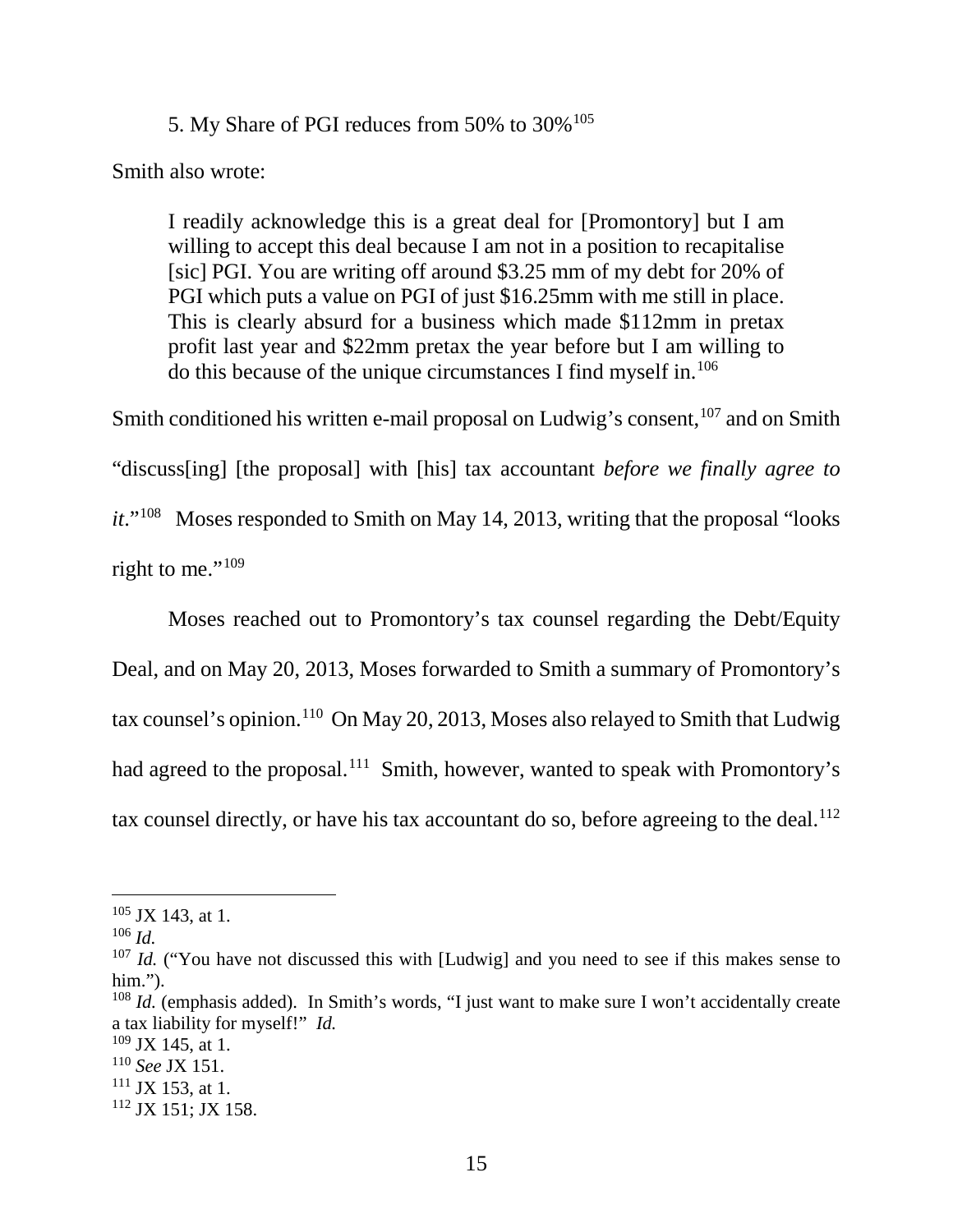On June 11, 2013, Promontory's tax counsel reported to Moses and Smith that he had spoken with Smith's tax accountant and "[Promontory's tax counsel thought they were] in agreement that debt restructuring below should be without income tax consequences . . . ."113

On July 2, 2013, Moses asked Smith, via e-mail, whether they "could go ahead with the restructuring of PGI . . . ?"<sup>114</sup> Moses noted in the e-mail that Ludwig had given his consent and Promontory's tax counsel had also given his tax opinion to Smith.<sup>115</sup> Moses further wrote: "[W]e need to decide. [Promontory] has been funding PGI per our oral understding [sic] but if that doesn't work for you, we need to true up the books."116 Smith responded by e-mail on the same day and advised Moses that Smith was seeking legal advice and would "get back to [Moses] when [Smith] h[ad] done so."<sup>117</sup>

Moses sent another e-mail to Smith on July 16, 2013, in which Moses wrote that "we are getting close to crunch time" and advised Smith that "I am willing to proceed on the basis of your May 13 email but if you or David [(Smith's legal counsel)] thinks [sic] we should have further documentation, let me know."118 In the e-mail, Moses reiterated that Ludwig had agreed to the Debt/Equity Deal and

- <sup>115</sup> *Id.*; *see also* JX 151; JX 163; JX 158.
- <sup>116</sup> JX 168.
- $117$  JX 169.
- <sup>118</sup> JX 173.

 $113$  JX 163, at 1.

<sup>114</sup> JX 168.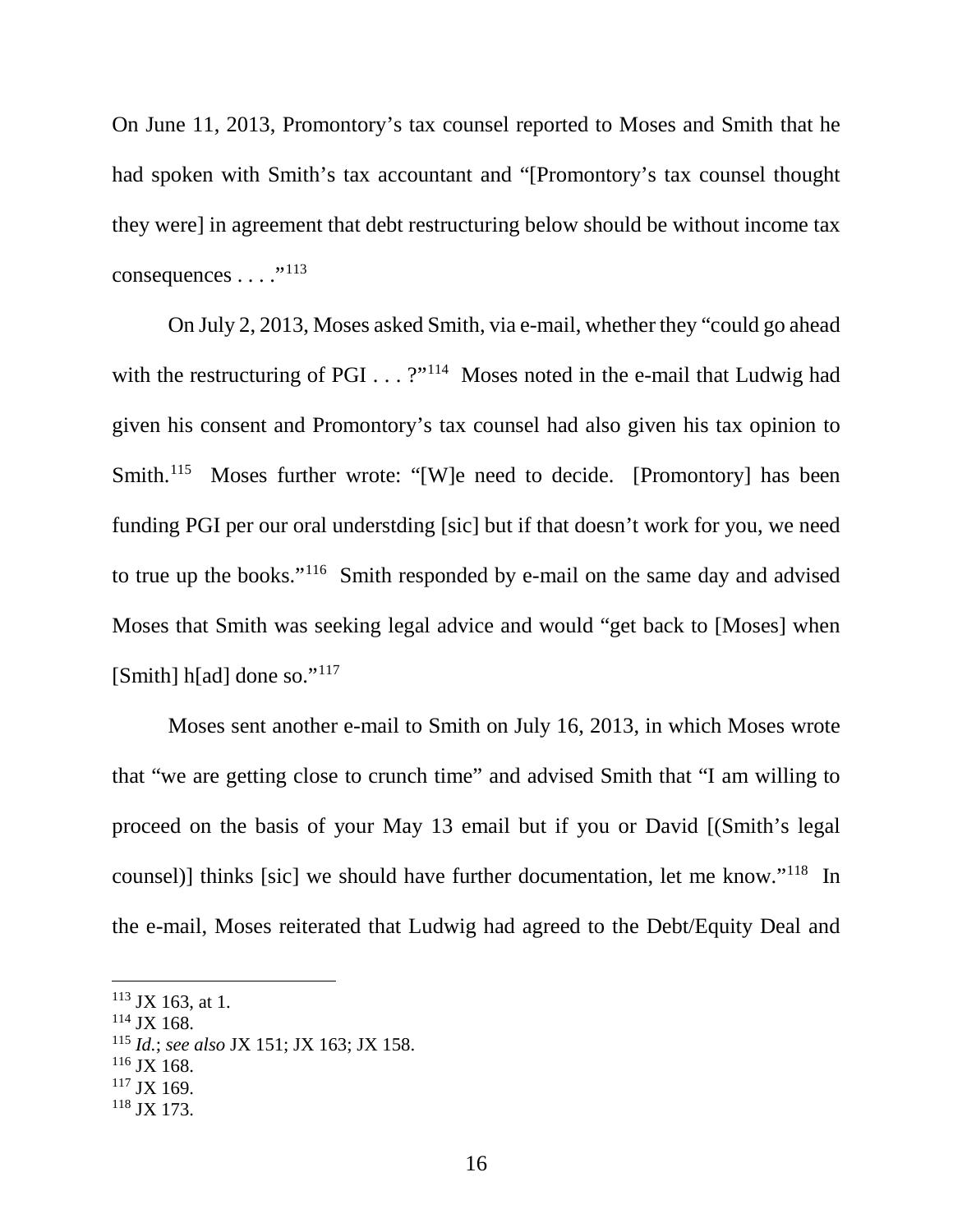that Promontory's tax counsel had provided an opinion.<sup>119</sup> Moses also noted that as of June 30, 2013, Promontory had "advanced \$6.7 million to PGI's account, and that PGI ha[d] about \$1.4 million in its account."<sup>120</sup>

Smith substantively responded to Moses's July 2 and July 16, 2013 e-mails on July 27, 2013.121 In an e-mail to Moses, Smith wrote that after consulting with his legal counsel, Smith was advised "that the proposed deal makes little sense from [Smith's] perspective, because it considerably undervalues PGI."122 Smith wrote that "we should shelve this proposal" and that he "will be responsible for 50% of PGI's debt to Promontory, which will be paid back when our next deal hits."<sup>123</sup>

## *E. Smith Leaves PGI*

Moses responded to Smith's "shelving" of the Debt/Equity Deal by e-mail on July 31, 2013.124 Moses wrote to Smith that the proposal "was [*Smith's*] proposal," and that the accounts should have been balanced back in May 2012 but for Smith's "aversion to coming out of pocket returning to PGI moneys that should not have been disbursed to either [Promontory] or [Smith]."<sup>125</sup> Moses added that going

- <sup>121</sup> JX 187.
- <sup>122</sup> *Id.*
- <sup>123</sup> *Id.*
- $124$  JX 191.

 $119$  JX 173.

<sup>120</sup> *Id.*

<sup>125</sup> *Id.* (emphasis in original).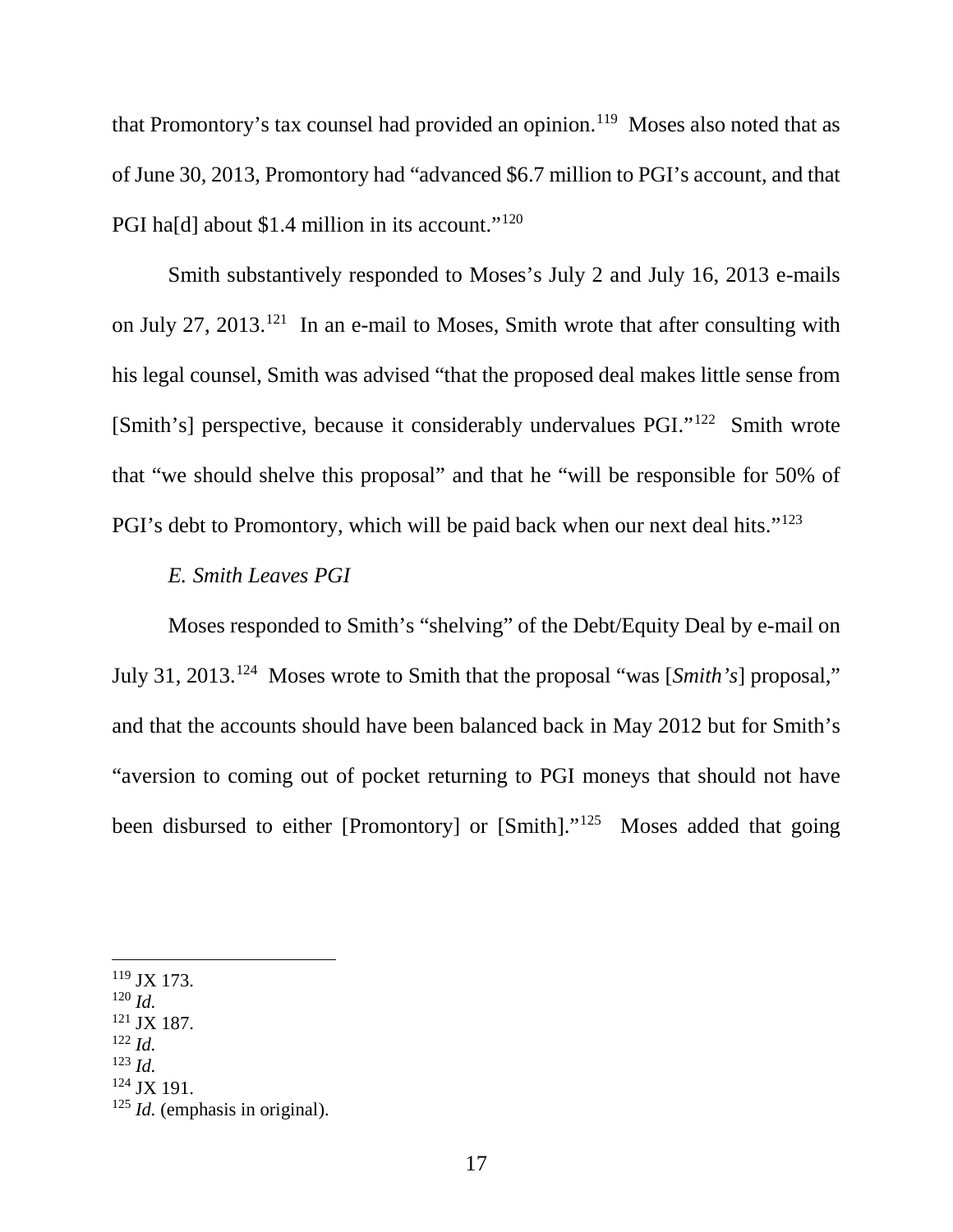forward, he saw "no reason for [Promontory]'s carrying 100% of the load until PGI could repay [Promontory]," and that "[w]e are regressing."126

Moses, in further response to Smith's withdrawal of the Debt/Equity Deal, suggested to Ketcham that he should to send an e-mail to Smith telling Smith that Promontory would no longer advance operating expenses to PGI, and instead, PGI expenditures after August 31, 2013, would need to be pre-approved by Moses.<sup>127</sup> Ketcham accordingly sent Smith an e-mail on August 13, 2013, in which Ketcham wrote:

PGI's cash balance was \$1.3M and its payable to [Promontory] totaled \$6.7M. Until the capitalization of PGI is resolved, [Promontory] will not make further advances to PGI. Additionally, I have been instructed to not make payments from PGI's bank account after August 31<sup>st</sup> without prior authorization from  $[Moses]$ .<sup>128</sup>

Smith responded by tendering his resignation and withdrawal from PGI on August

18, 2013.129

In an e-mail to Moses on August 18, 2013, Smith wrote that he was "unable to operate as the CEO of PGI in an environment where [he has] no control over how [PGI's] funds are spent."130 Smith advised that he was "exercising [his] option under our agreement to voluntarily withdraw from the Joint Venture and to receive from

 <sup>126</sup> *Id.*

<sup>127</sup> Trial Tr. 447:23–448:8, 463:15–464:7 (Ludwig); *id.* at 510:6–511:19, 543:17–544:2 (Moses); JX 202.

<sup>128</sup> JX 202.

 $129$  JX 208.

<sup>130</sup> *Id.*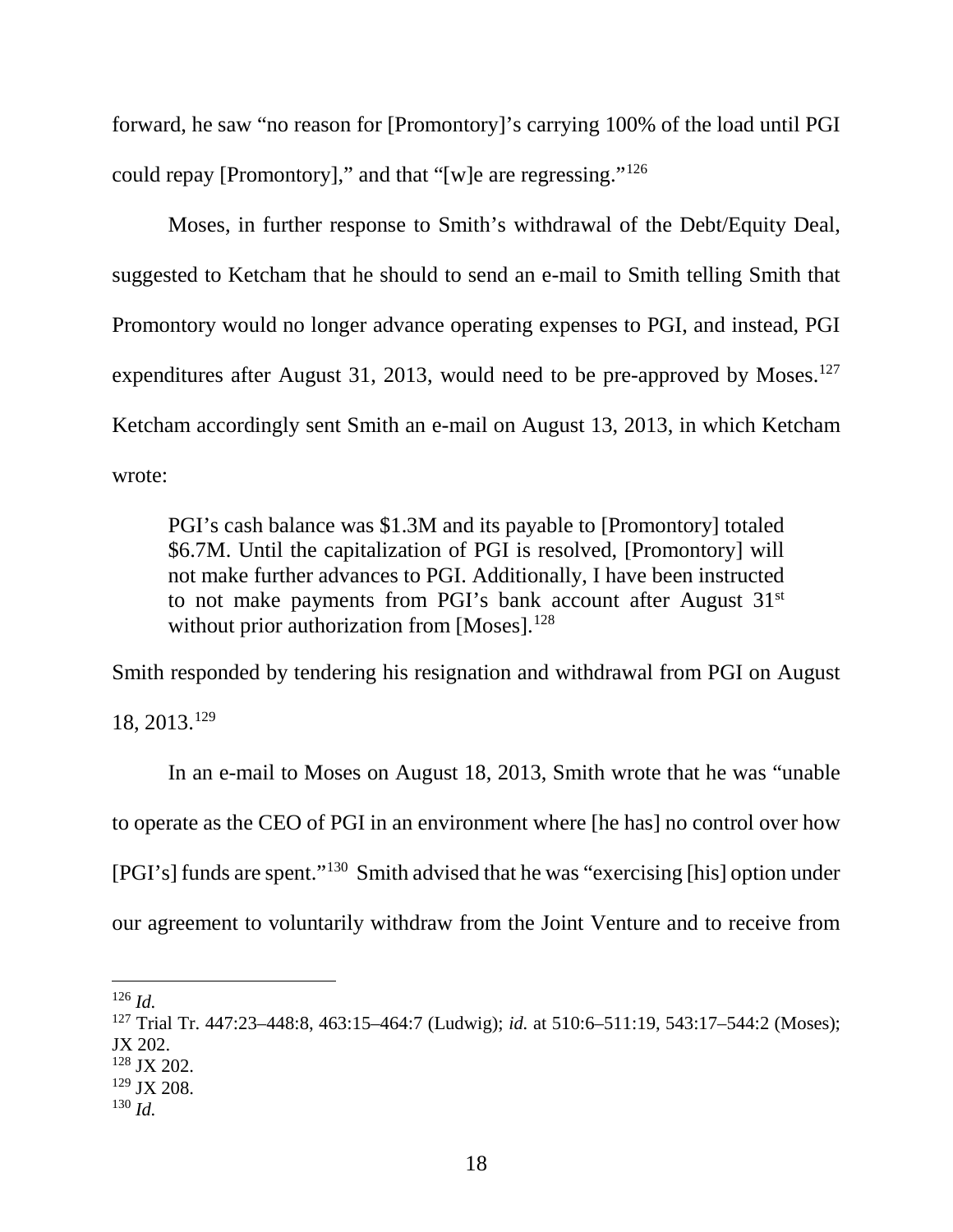[Ludwig] 50% of the current going business value of the JV, minus my services."131 Smith's withdrawal was "effective immediately."<sup>132</sup> However, Smith wanted to leave in a manner that would preserve the value of the business, and he expressed a willingness to continue in his role and work with any replacement CEO.<sup>133</sup>

Smith denies that he met with Moses after sending his withdrawal e-mail;<sup>134</sup> however, Moses sent to Ludwig his notes of a purported meeting with Smith on August 19, 2013.<sup>135</sup> In short, Moses wrote that Smith seemed set on leaving.<sup>136</sup> In another e-mail on August 20, Moses recommended to Ludwig that they let Smith leave immediately and move on, potentially even without PGI generally.<sup>137</sup> Ludwig agreed with Moses on moving on from Smith, but felt that PGI should continue as a business. 138

The parties agree that on August 18, 2013, Smith resigned from his positions at PGI via the e-mail sent to Moses, <sup>139</sup> and in the same e-mail Smith (on behalf of NTS) withdrew, effective immediately, as a member of PGI.<sup>140</sup> The parties further agree that, as PGI's first engagement was in April 2010, Smith's withdrawal in

131 *Id.*

- <sup>132</sup> *Id.*
- <sup>133</sup> *Id.*
- <sup>134</sup> Trial Tr. 660:23–661:5 (Smith).
- $135$  JX 210.
- <sup>136</sup> *Id.*
- <sup>137</sup> JX 214. <sup>138</sup> *Id.*
- 
- $139$  PTO ¶ 30. <sup>140</sup> *Id.*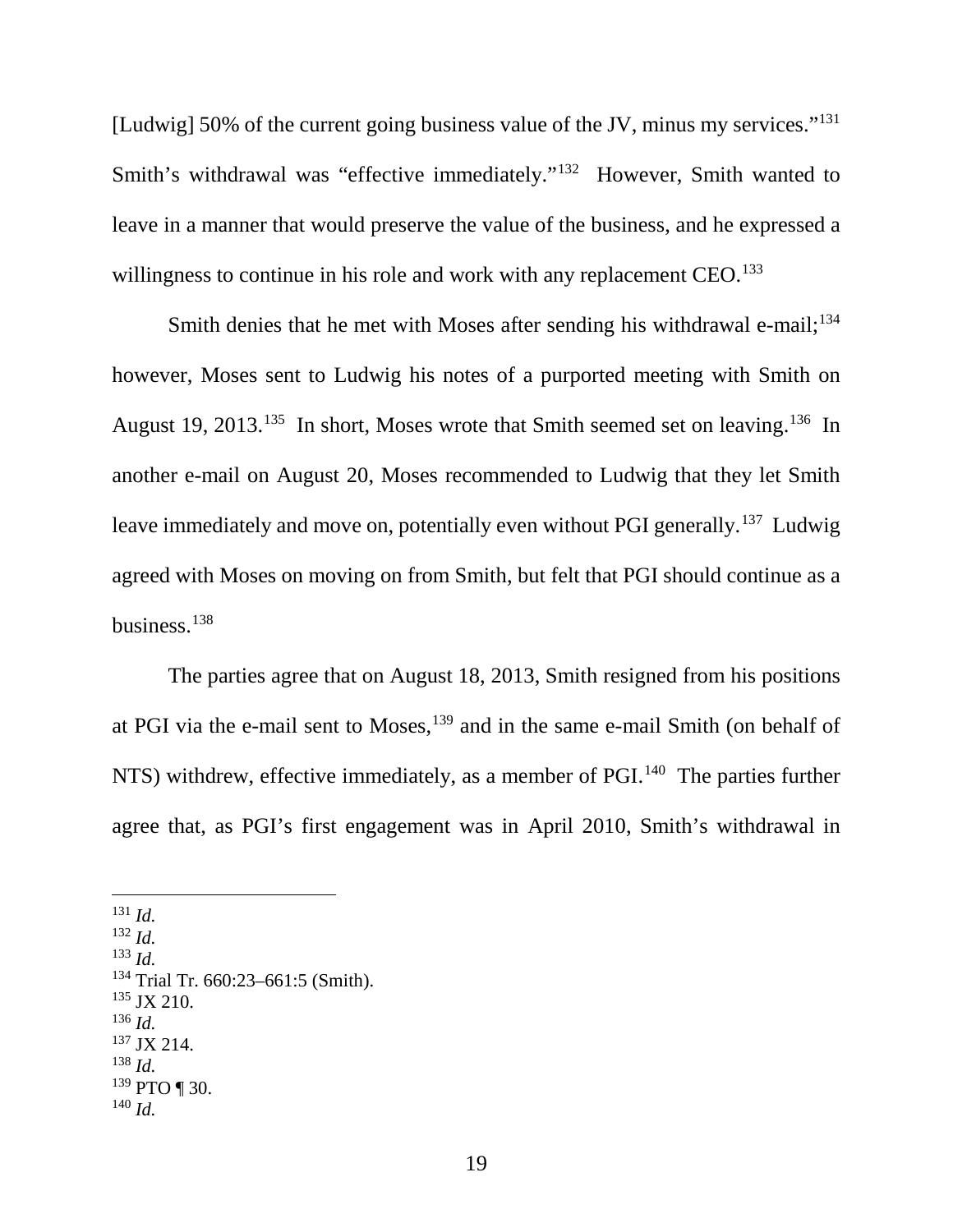August 2013 was more than three years after PGI's first engagement.<sup>141</sup> Smith and Promontory did not agree to a valuation of "the then going business value of [PGI] minus [Smith's] services" on August 18, or any date thereafter, as required by the Letter of Intent.<sup>142</sup> Smith does admit that as of the time he left PGI on August 18, 2019 he owed to PGI half of its then outstanding debt to Promontory, which he believed amounts to approximately  $$2.9$  million.<sup>143</sup>

### *F. PGI Without Smith*

### 1. PGI's Accounting for Smith's Departure

PGI created monthly financial statements for June 2013 through October 2013, which detailed, among other things, the debt PGI owed to Promontory.144 These records did *not* reflect a reduction in the debt PGI owed to Promontory, which would have been consistent with consummation of the Debt/Equity Deal to write off Smith's portion of PGI's debt in return for his ceding to Promontory twenty percent of PGI's equity.<sup>145</sup> In 2014, however, when Promontory worked with KPMG to produce audited financial statements for 2013, Promontory represented to KPMG that the Debt/Equity Deal had been consummated on May 31, 2013, and furthermore, that Smith had withdrawn from PGI for no consideration.<sup>146</sup>

 <sup>141</sup> *Id.* ¶ 32.

<sup>142</sup> *Id.* ¶ 31.

<sup>143</sup> *See, e.g.*, Trial Tr. 96:14–17, 158:1–6 (Smith).

<sup>144</sup> *See, e.g.*, JX 207, at 4.

<sup>145</sup> *See, e.g.*, JX 207, at 4; JX 231, at 4; JX 240, at 4; JX 246, at 14; JX 249, at 17.

 $146$  JX 297, at 8.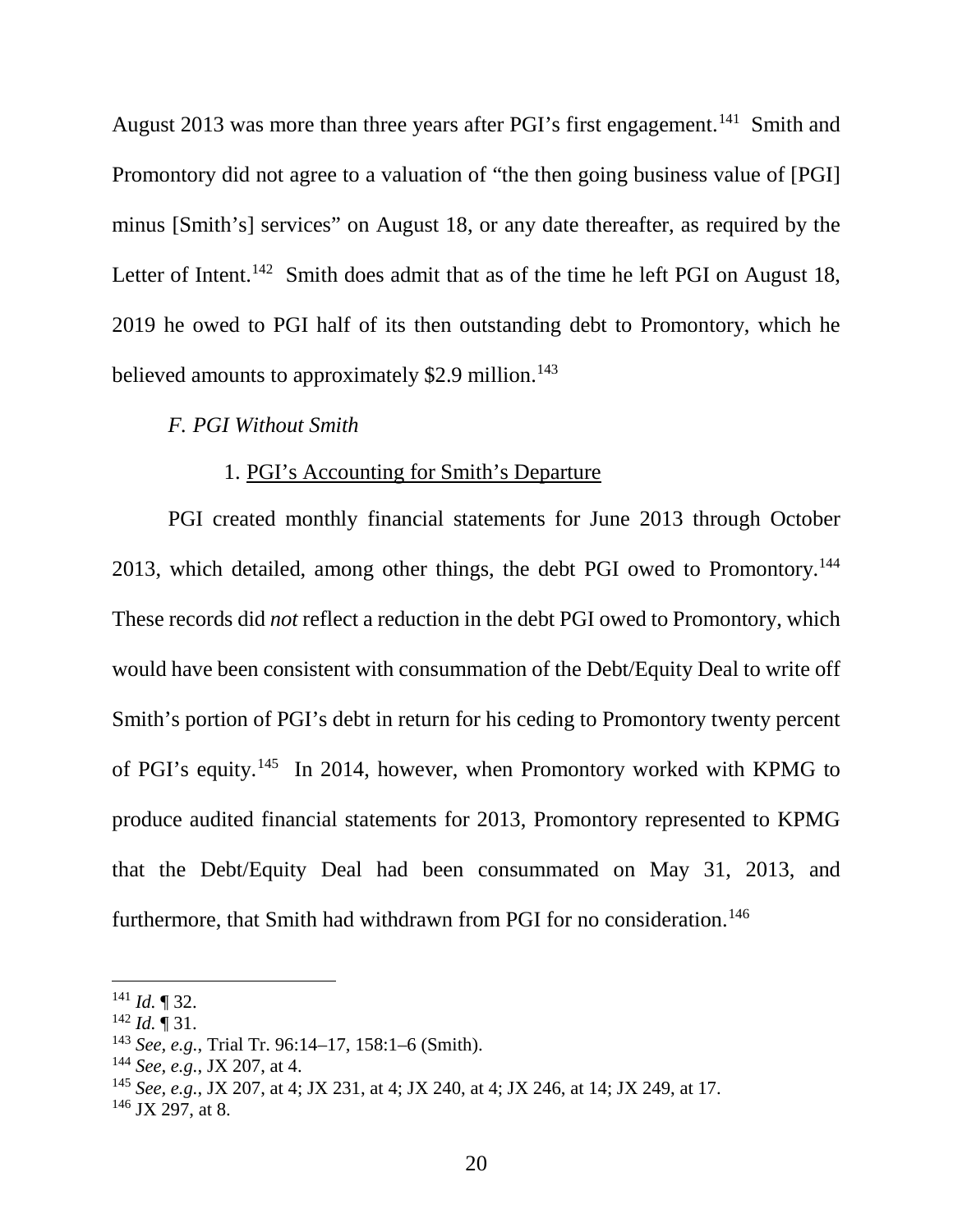### 2. PGI's Long Term Projections

In July 2013, Promontory again updated its financial projections, it now predicted zero revenue for PGI in 2013, and restated its projections by again simply pushing out the original 2012 projections to yet another year; in other words, the three deals predicted for 2013, which had been pushed to 2014, were now anticipated to be acquired in 2015.<sup>147</sup> The July 2013 projections predicted one deal in 2013 and two in 2014.148 In August 2013, Promontory again created financial projections; the number and timing of deals for PGI remained the same as the July 2013 projections.<sup>149</sup> Promontory sent some version of their long term projections prepared in 2013 to Eagle Bank, M&T Bank and Suntrust.<sup>150</sup>

### 3. PGI's Business Efforts after Smith's Departure

When Smith left, PGI had other employees, including five managing directors with consulting experience.<sup>151</sup> In a message to PGI staff, Ludwig expressed confidence in PGI's ability to succeed, post-Smith. 152 PGI continued to operate for a time without Smith and succeeded in generating two projects, one in 2014 and one

 <sup>147</sup> JX 186; *see also* JX 77; JX 118.

<sup>&</sup>lt;sup>148</sup> JX 186, at 21.

<sup>149</sup> *See* JX 213, at 14; JX 186, at 21.

<sup>&</sup>lt;sup>150</sup> JX 155; JX 146; JX 257. Promontory had some sort of banking relationship (or was considering entering into a banking relationship) with these entities. Trial Tr. 587:13–593:12, 598:4–600:2 (Meschke).

<sup>&</sup>lt;sup>151</sup> Trial Tr. 51:15–57:12 (Smith); JX 345 at 7–10 (identifying five managing directors).

<sup>152</sup> Trial Tr. 364:16–369:5 (Ludwig); JX 216; *see also* JX 215 ("talented team"); JX 251 ("My sense is that the cost saving process business should be able to scale and operate at about 3 times its current size over the next 2 ish years . . . .").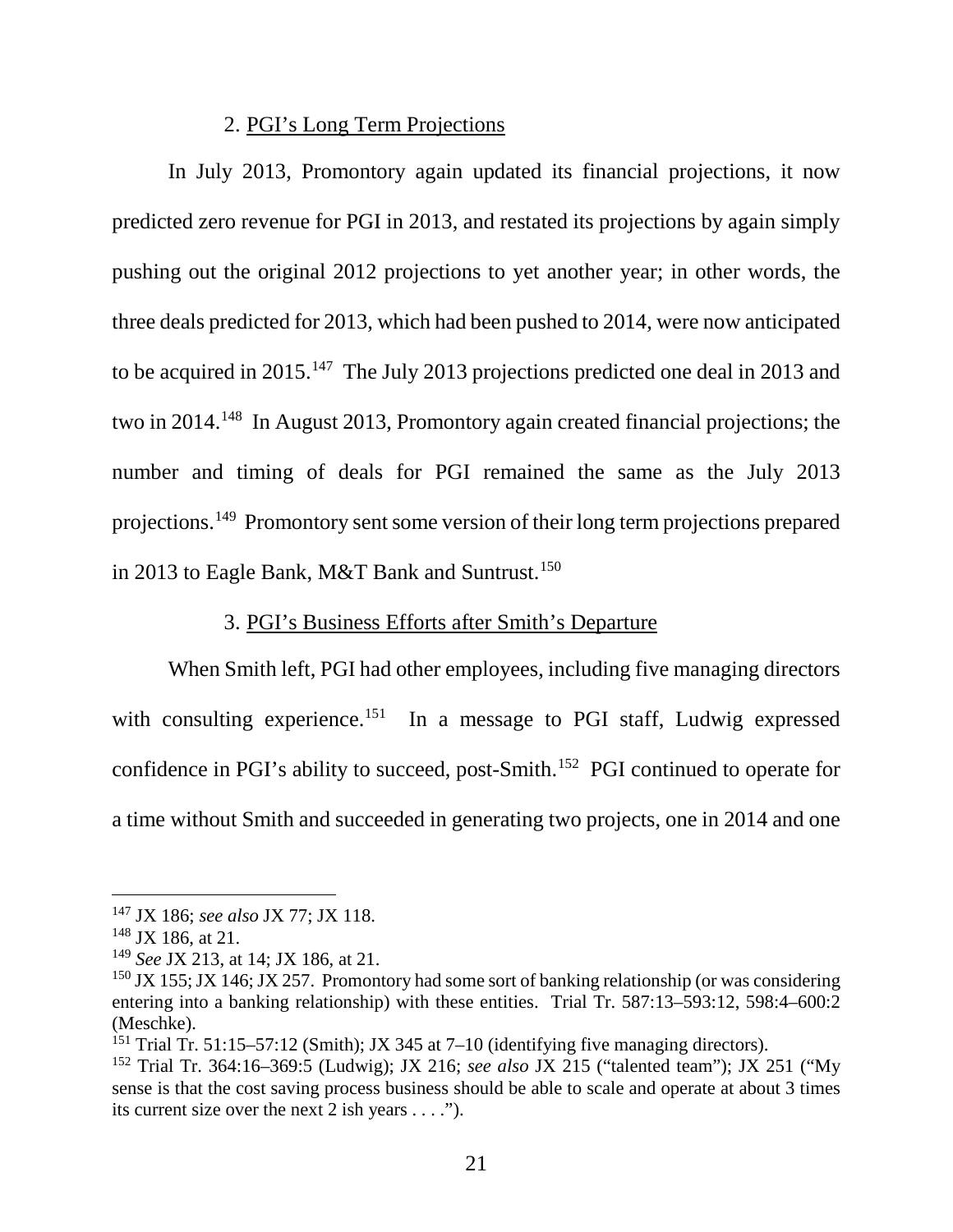in 2015.<sup>153</sup> The two projects brought in over \$12 million in revenue for PGI.<sup>154</sup> Ultimately, PGI ceased operations in mid-2016.<sup>155</sup>

# *G. Expert Reports on Valuation*

The parties have both submitted expert reports and testimony on the valuation of "the then going business value of [PGI] minus [Smith's] services" on August 18, 2018.156

### 1. Clarke's Valuation

The Plaintiffs' expert, David G. Clarke, used a discounted cash flow ("DCF") analysis to arrive at a value of PGI without Smith of \$37.5 million as of August 18, 2013.<sup>157</sup> Because the Plaintiffs contend that the Debt/Equity Deal was never consummated, they argue that half of the \$37.5 million is owed to Smith. Accordingly, Clarke concludes that Smith's interest in PGI is worth \$18.75 million.158 Clarke arrived at this valuation using Promontory's long term projections for PGI prepared in August 2013 (which were functionally the same as the projections created in July  $2013$ <sup>159</sup> as a basis for his DCF, then reducing the revenue projections by one half to account for the loss of Smith.160 Clarke also conducted a

 <sup>153</sup> Trial Tr. 295:2–14 (Ludwig); JX 328, at 1; JX 346, at 4.

<sup>154</sup> JX 328, at 1; JX 346, at 4.

<sup>155</sup> Trial Tr. 395:9–14 (Ludwig); *id.* at 521:12–522:1 (Moses).

 $156$  JX 16, at 4.

 $157$  JX 1, at 3.

<sup>158</sup> *Id.* at 1.

<sup>159</sup> JX 186; JX 213; JX 1, at 19 n.49; *see also* Trial Tr. 671:17–22 (Clarke).

<sup>160</sup> JX 1, at 1; *see also id.* at 19–27.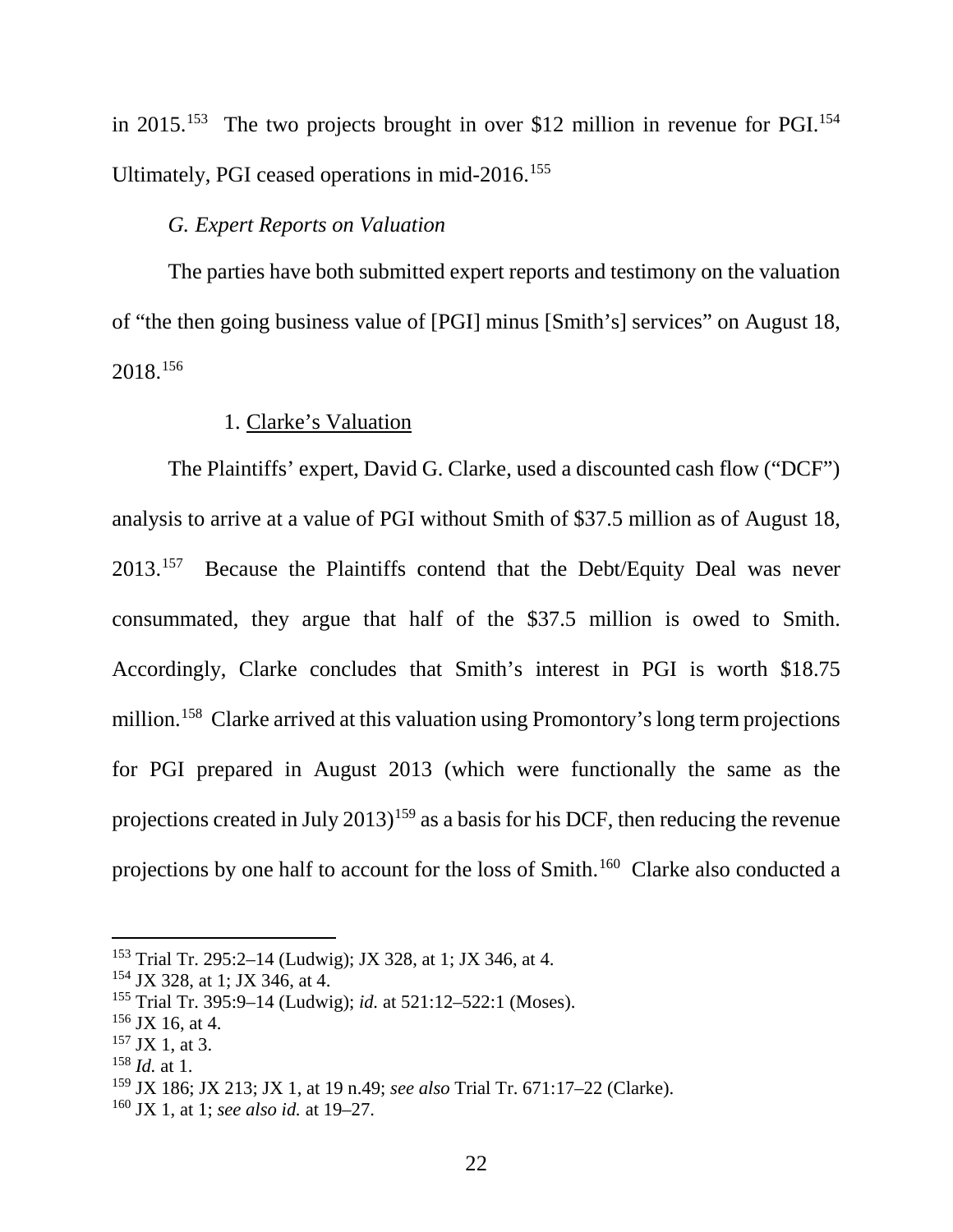valuation based on the Debt/Equity Deal, with some adjustments, as a check on his DCF analysis.<sup>161</sup>

### 2. Schweihs's Valuation

The Defendants' expert, Robert P. Schweihs, used the asset accumulation method to value PGI, and arrived at a valuation on August 18, 2013, without Smith, of \$0.162 The Defendants contend that the Debt/Equity Deal reduced Smith's interest in PGI to 30%; in any event, whether fifty percent or thirty percent, Smith's share of \$0 is \$0, per Defendants. 163 Schweihs attempted to value PGI's intangible assets as of August 18, 2013, including assembled workforce and goodwill, but found that only the assembled workforce had any value.164 Schweihs, using book value as a proxy for fair market value, determined that the fair market value of PGI's liabilities exceeded the fair market value of its tangible assets (and its intangible assets) on August 18, 2013, and concluded that PGI had no value on that date.<sup>165</sup>

## *H. Procedural History*

Plaintiffs Smith and NTS filed their Complaint on July 7, 2015. Defendants Promontory and PGI filed their Answer and Counterclaim on August 4, 2015. The parties attempted to resolve this matter through mediation in May 2016, but were

<sup>164</sup> *Id.*, at 29.

 <sup>161</sup> *Id.* at 41–47.

 $162$  JX 2, at 29.

<sup>163</sup> *Id.*, at 3.

<sup>165</sup> *Id.*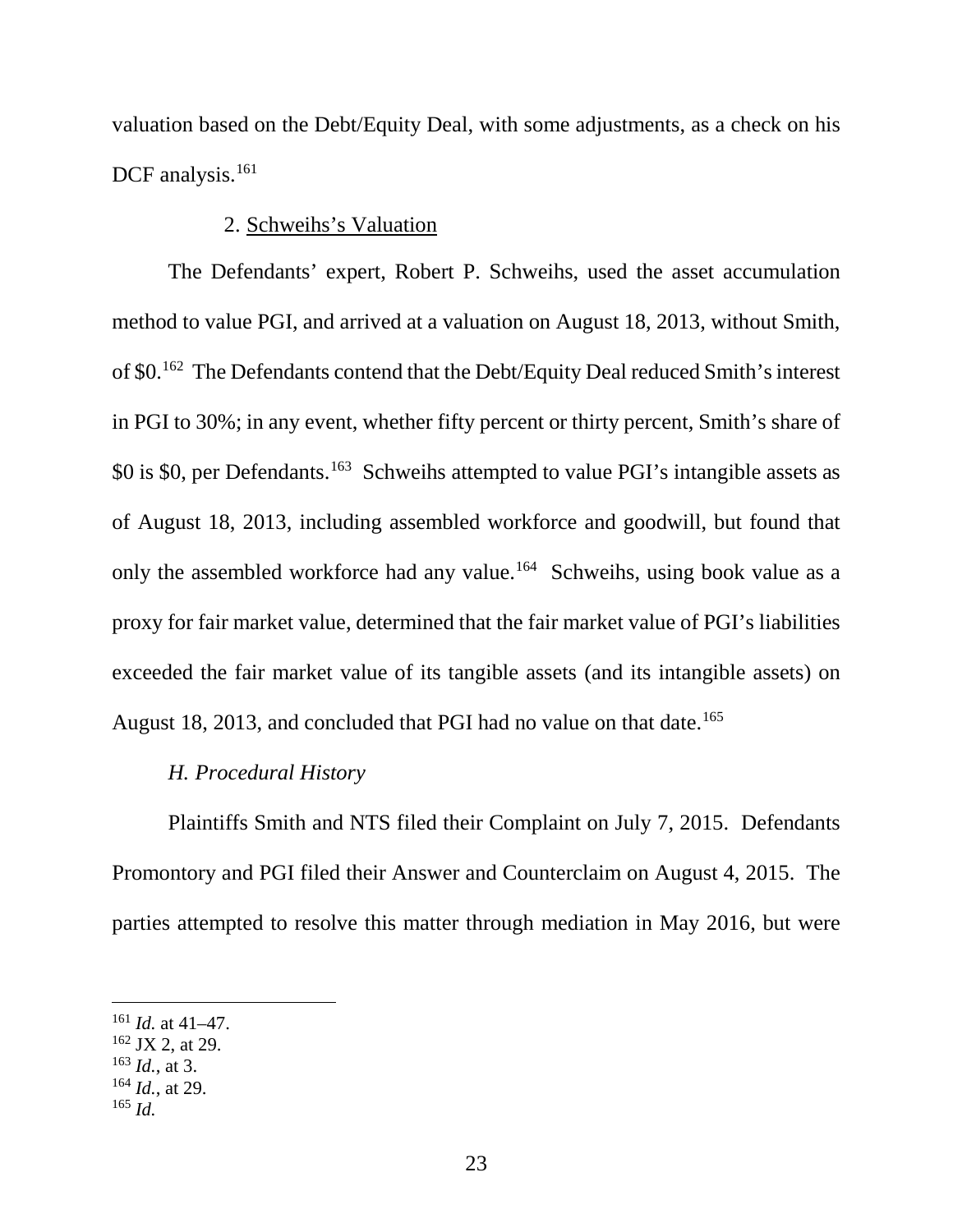unsuccessful. A three-day trial took place from September 24, 2018 to September 26, 2018. I heard post-trial Oral Argument on December 6, 2018. While the matter was pending decision, the parties made additional submissions via letters on January 1, 2019 and January 9, 2019. Thereafter, I considered the matter submitted as of January 9, 2019.

#### **II. LEGAL ANALYSIS**

The Plaintiffs ask, pursuant to 6 Del. C.  $\S$  18-111,<sup>166</sup> that this Court interpret and enforce the provisions of PGI's governing document; the Letter of Intent. Specifically, the Plaintiffs ask that I determine the "then going business value of [PGI] minus [Smith's] services" as of August 18, 2013.167 The Plaintiffs ask that I award them fifty percent of that value, payable by Promontory. The Defendants contest that any amount would be payable by Promontory rather than PGI. Furthermore, the Defendants argue that the Debt/Equity Deal referenced above was accepted and that the Plaintiffs are only entitled to thirty percent of any amount of the value of PGI, without Smith, on August 18, 2013. The Defendants also filed a counterclaim, in which they ask that I require Smith to cure his negative capital account in PGI. As an initial matter, the burden of proof lies with the party seeking

<sup>&</sup>lt;sup>166</sup> According to 6 Del. C. § 18-111, "[a]ny action to interpret, apply or enforce the provisions of a limited liability company agreement . . . may be brought in the Court of Chancery."  $167$  JX 16, at 4.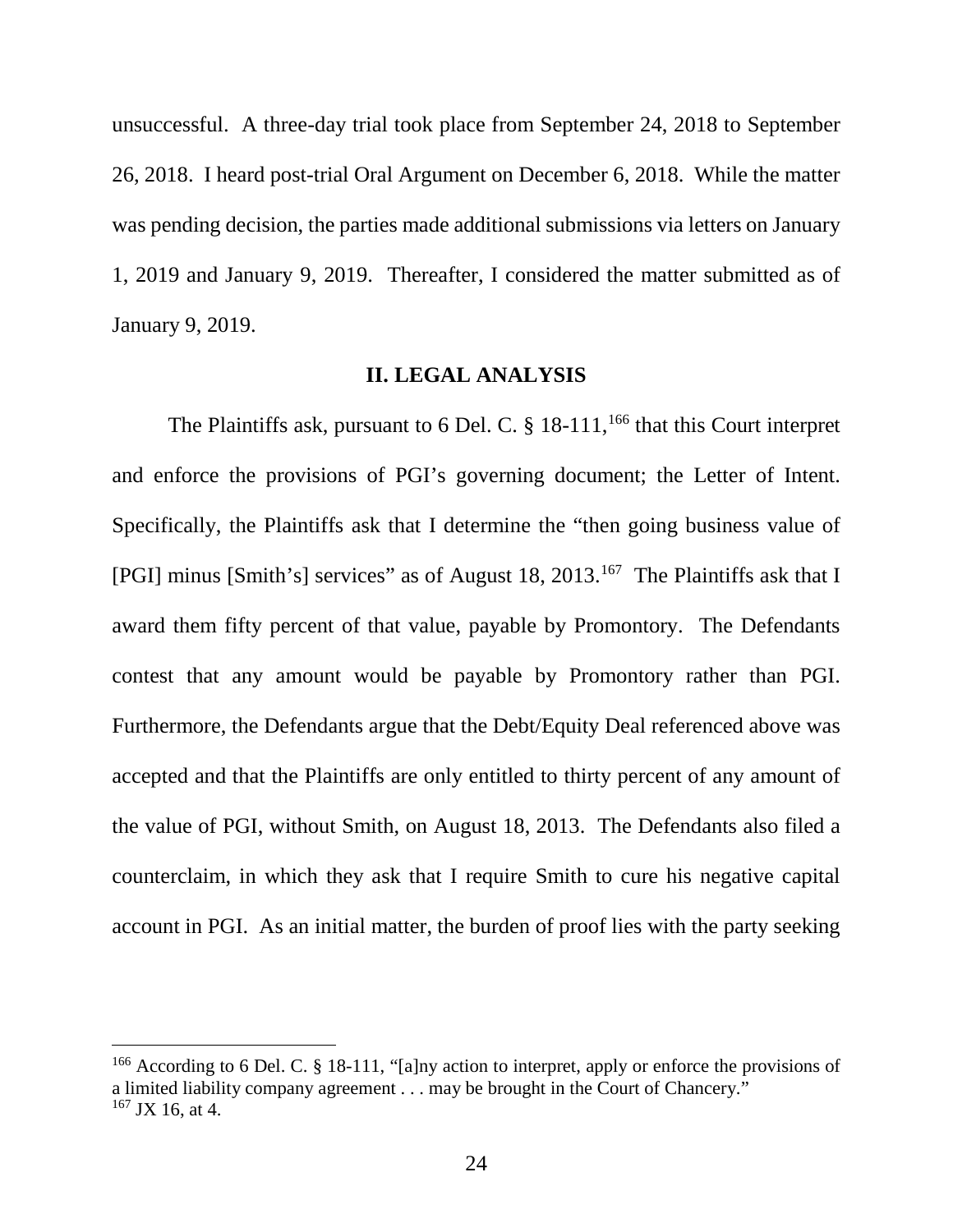relief, and the burden at trial is a preponderance of the evidence. I start my analysis with whether the Debt/Equity Deal was consummated.

### *A. The Debt/Equity Deal*

To be binding, a contract must represent a meeting of the minds of the parties. This meeting of the minds is represented by an offer to be bound, an acceptance of the offer, and consideration.<sup>168</sup> Here, the offer, per the parties, was conditional; they argue over whether the conditions were met before the offer was withdrawn. More fundamentally, it appears to me, an offer subject to acceptance was in fact never made; Smith proposed terms, and stated conditions which must be met before the parties reached a binding agreement. In either event, no binding contract was reached, and the parties' own behavior indicates that they understood that the Debt/Equity Deal was unconsummated.

On May 13, 2013, Smith sent Moses a written proposal, under which Promontory would forgive all of PGI's debt, and in return Smith would cede to Promontory a twenty percent interest in PGI. However, Smith's offer was conditional, and he explicitly withheld his "final agreement" to the Debt/Equity Deal

 <sup>168</sup> *See, e.g.*, *Hunter v. Diocese of Wilmington*, 1987 WL 15555, at \*4 (Del. Ch. Aug. 4, 1987) ("For this characterization, 'contract,' to be placed properly upon behavior, under conventional legal learning, there should be (1) a promise on the part of one party to act or refrain from acting in a given way; (2) offered to another, in a manner in which a reasonable observer would conclude the first party intended to be bound by acceptance, in exchange for; (3) some consideration flowing to the first party or to another; (4) which is unconditionally accepted by the second party in the terms of the offer, which may include (a) a verbal act of acceptance; and (b) performance of the sought-after act.") (internal citations omitted).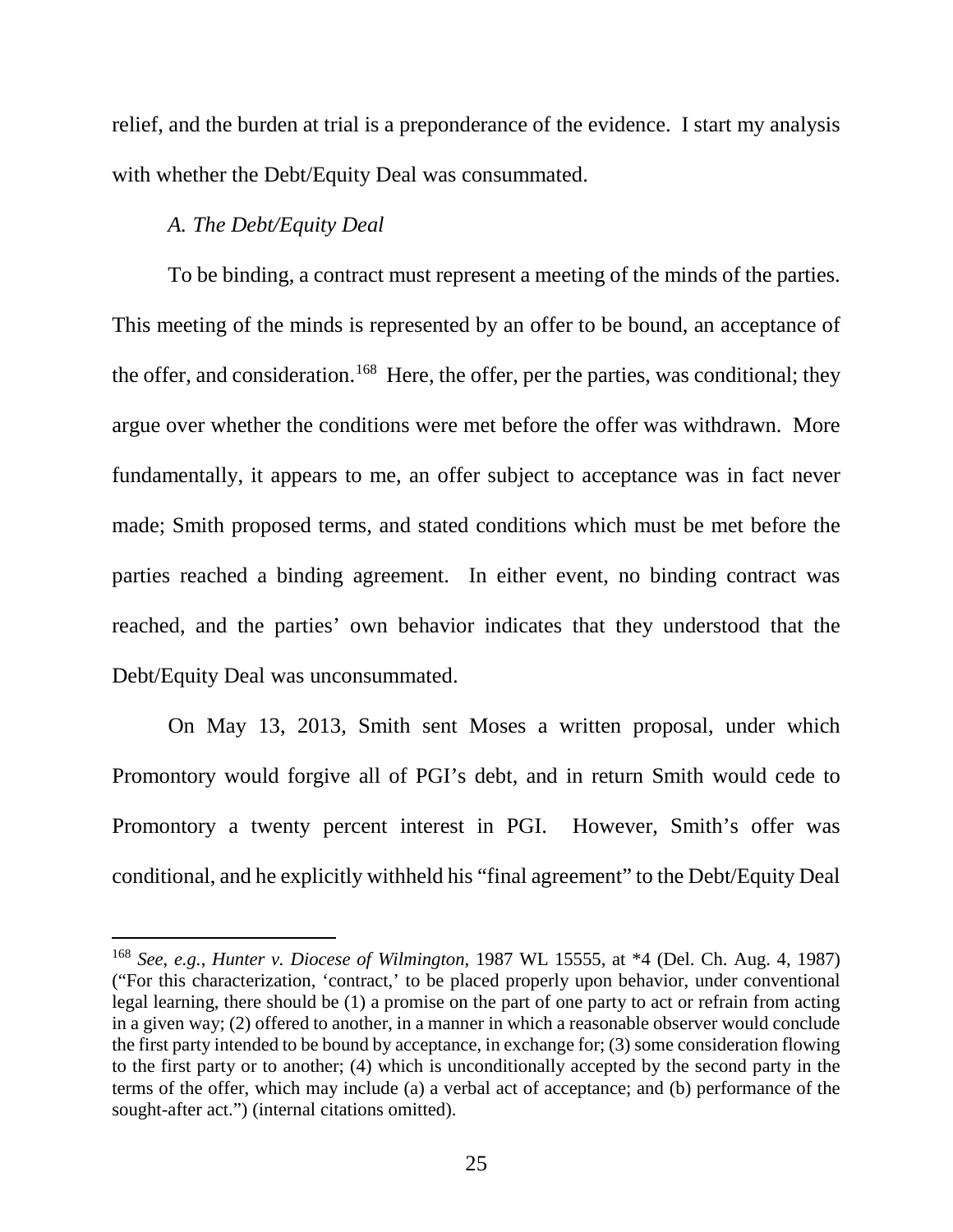until after the conditions were satisfied.<sup>169</sup> The stated conditions were Ludwig's approval, and Smith's ability to seek tax advice and assurance that the Debt/Equity Deal would create no personal tax liability for him. I note that if this had been an offer via which (after satisfaction of the tax issue) the Defendants could have bound Smith through acceptance, the "condition" of Ludwig's—the counterparty's acceptance of the offer would be surplussage. In any event, Ludwig promptly provided his approval. However, Smith—despite speaking with his tax accountant and having his tax accountant speak with Promontory's tax counsel—never told Moses that he was satisfied that there would be no personal tax liability, and that he wished to proceed. Smith never conveyed that he agreed to be bound to the terms he had proposed. While Promontory's own tax counsel advised Smith that Smith would have no personal tax liability, Smith never conveyed to Moses that this was sufficient to obtain Smith's agreement. Moses repeatedly asked Smith for *Smith's* permission to proceed (or, in the alternative, to abandon the Debt/Equity Deal and true up PGI's accounts), which indicates that Moses was aware that Smith had not yet agreed to be bound. Ultimately, I find, the Defendants concluded that Smith would not agree to the Debt/Equity Deal; as a consequence, they put spending restrictions on PGI that convinced Smith to resign and withdraw from the company.

<sup>&</sup>lt;sup>169</sup> JX 143, at 1 (" $\dots$  before we finally agree to it  $\dots$ ").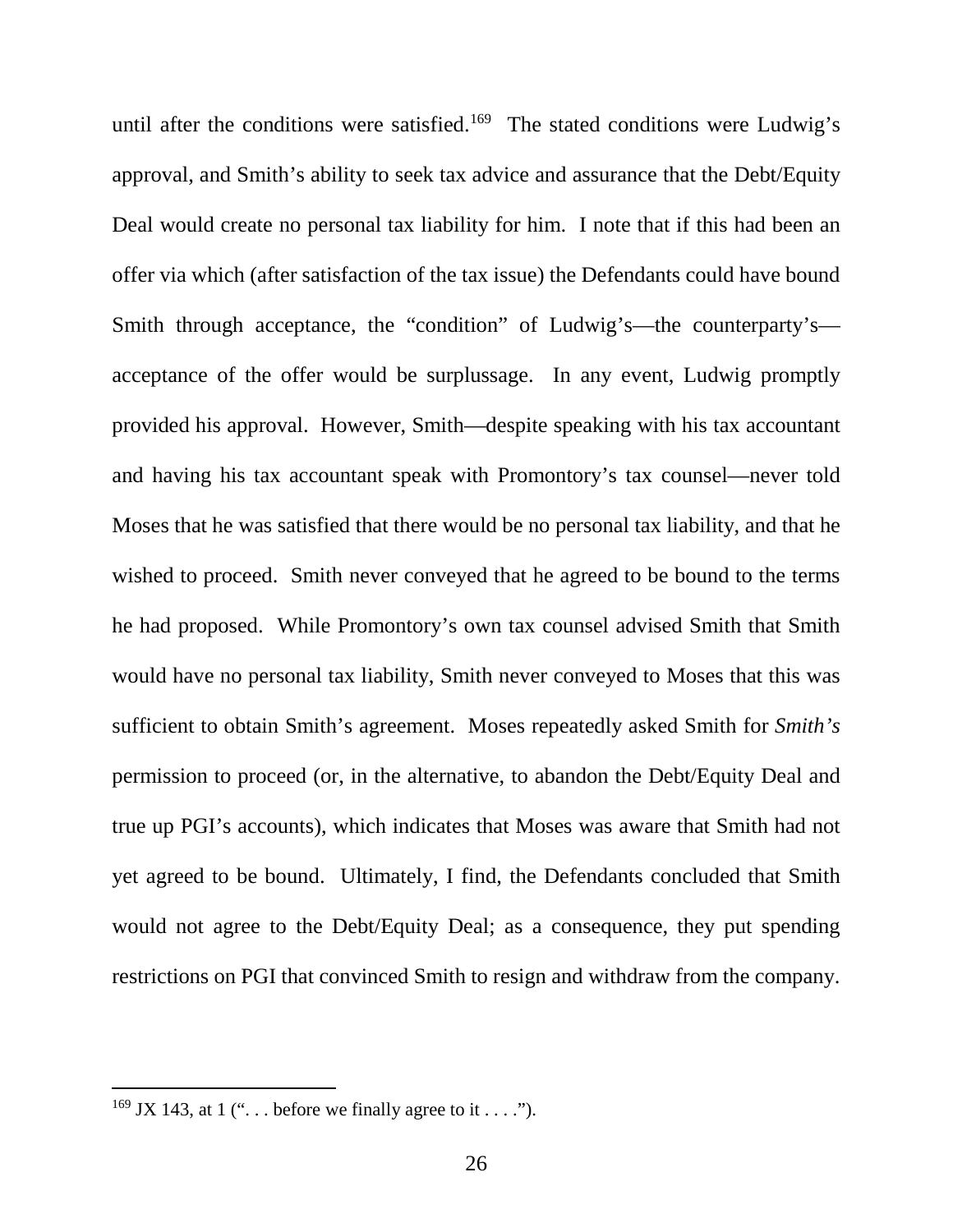The Defendants have now taken the position that an agreement was reached because, according to them, Smith's conditions on the Debt/Equity Deal had been met. However, the evidence does not support that Smith ever agreed to be bound. I find the Defendants were aware that the Debt/Equity Deal was unconsummated, a finding bolstered by the fact that Promontory did not record the execution of the Debt/Equity Deal in PGI's contemporaneous monthly financial statements.<sup>170</sup> Therefore, Smith, prior to withdrawing from PGI on August 18, 2013, retained a fifty percent economic interest in PGI.

### *B. PGI's Business Value Without Smith*

The parties agree that Smith voluntarily withdrew from PGI on August 18, 2013. The parties also agree that this date was more than three years after PGI's first engagement, and therefore, pursuant to the Letter of Intent, Smith was entitled to receive "over a period not to exceed 5 years 50% of the then going business value of [PGI] minus [Smith's] services, the value to be decided between the parties at the time thereof."<sup>171</sup> I have found that Smith and Promontory did not come to an agreement on the Debt/Equity Deal, and therefore Smith continued to be entitled to fifty percent of the business value of PGI (as opposed to thirty percent if the proposal

<sup>&</sup>lt;sup>170</sup> Promontory did include the transaction in its audited annual financial statements for 2013, prepared in 2014. However, Promontory represented that the Debt/Equity Deal was in place by May 31, 2013, before Promontory's tax counsel reported that he had spoken to Smith's tax accountant in June, and at a time when even the Defendants do not contend an enforceable bargain had been struck.

<sup>171</sup> PTO ¶¶ 31, 32.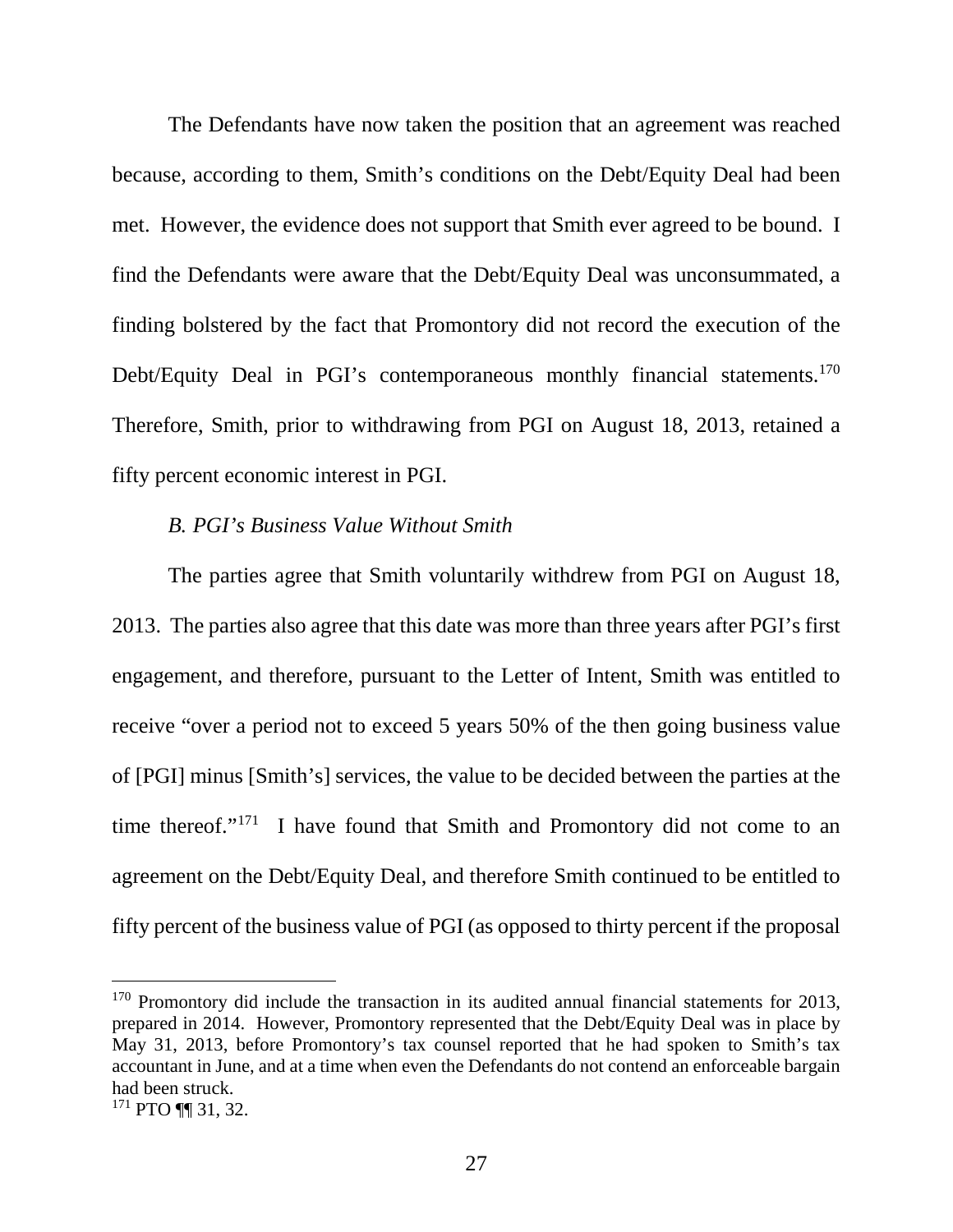had been consummated). However, at the time Smith voluntarily withdrew from PGI, the parties did not agree on what the business value of PGI, without Smith, was. Both sides agree that this value must, therefore, be supplied by the Court. To find PGI's business value without Smith, the Plaintiffs primarily argue that I should rely on their DCF analysis, based on long-term projections for PGI prepared in August 2013. Alternatively, the Plaintiffs suggest that a prior transaction, the Debt/Equity Deal, could also be used, with adjustments, to value PGI. The Defendants argue that an asset pricing method (the asset accumulation method) should be applied. I start first with the asset accumulation method.

#### 1. Asset Accumulation Method

The Defendants argue that an asset accumulation method to valuation should be applied to PGI as of August 18, 2013. The Defendants' expert assigned, or attempted to assign, fair value to PGI's assets and liabilities as of August 18, 2013, and concluded that PGI had a value of zero because it had more liabilities than assets.172 PGI's business was to provide consulting services; it had few tangible assets. Its primary assets were intangible, such as its workforce and its goodwill. The Defendants' expert valued PGI's workforce at cost and found that various goodwill assets either did not belong to PGI or had no value. On the other hand,

 <sup>172</sup> JX 2, at 24–29; *id.* at 29 ("[B]ased on the asset accumulation method as described herein, the fair market value of the equity of PGI is zero as of August 18, 2013.").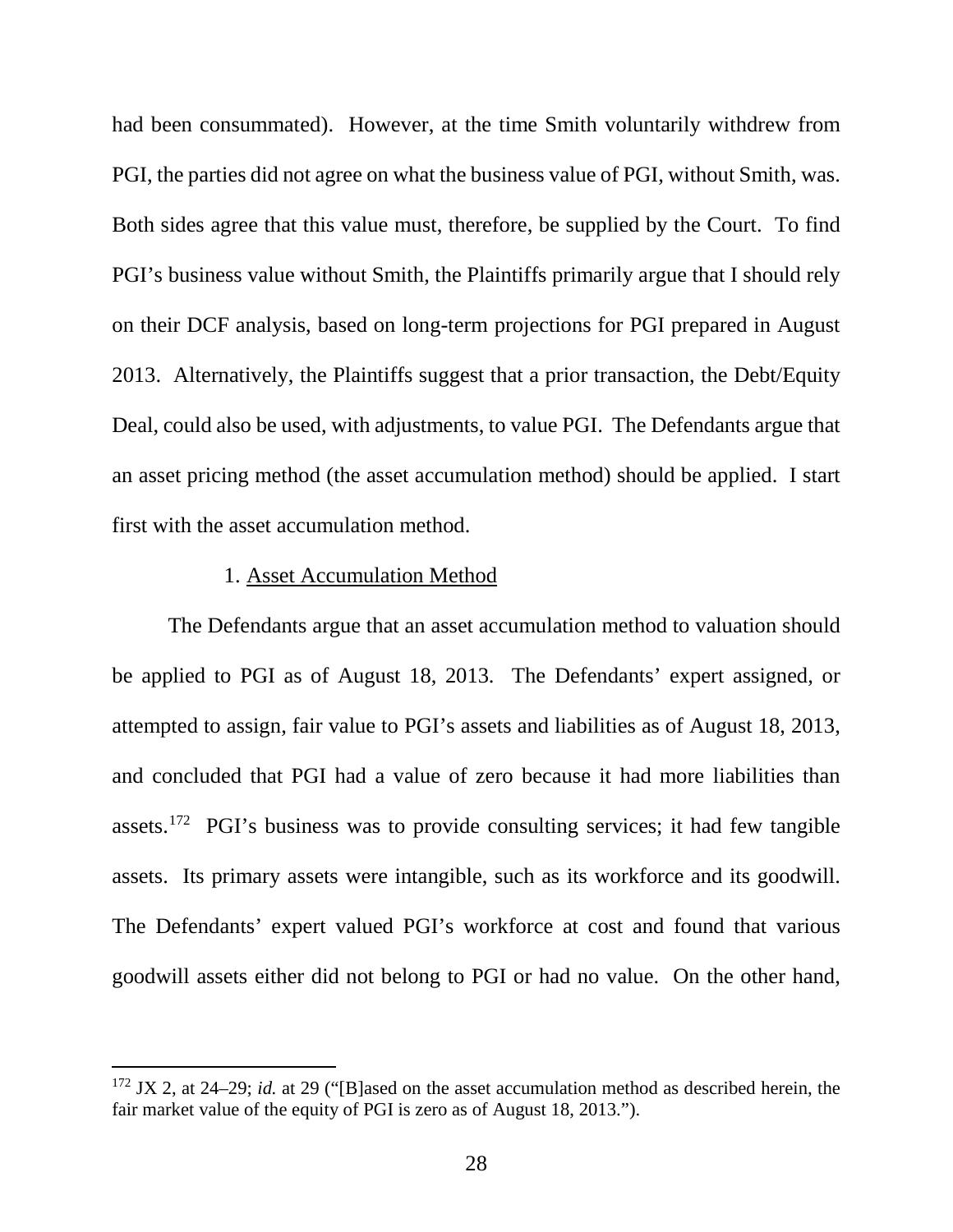PGI had a large amount of liabilities, mostly its debt to Promontory. As a result, the Defendants' expert, after netting PGI's assets and liabilities, concluded PGI had no value.

An asset approach is inappropriate to value PGI. PGI's sole business was provision of professional services; it understandably had few tangible assets. Its value was largely attributable to its intangible assets, which are difficult to value. An asset approach for a viable services business, like PGI, would tend to undervalue such a business. The problem was exacerbated here by the episodic nature of PGI's hunter/gatherer business model; the primary flaw of an asset approach, in this circumstance, is its inadequacy to value PGI's prospects. An example is readily supplied by consideration of an application of the asset accumulation method, as applied by the Defendants' expert, to value PGI just *before* the Bank of America deal in 2011 (instead of, as here, in August 2013). PGI in 2011 was, as in 2013, a company without substantial tangible assets, and was considerably indebted to Promontory, with several million dollars of debt outstanding.<sup>173</sup> In the months leading up to the Bank of America deal, applying the Defendant's asset accumulation method would have resulted in a value for PGI of zero (or close to it— PGI, at that point, would still have had Smith, who theoretically would have added some value to PGI's intangible assets). Such a valuation performed on PGI in April

<sup>&</sup>lt;sup>173</sup> *See, e.g.*, JX 60, at 2 (PGI owed Promontory almost \$4 million as of December 31, 2010).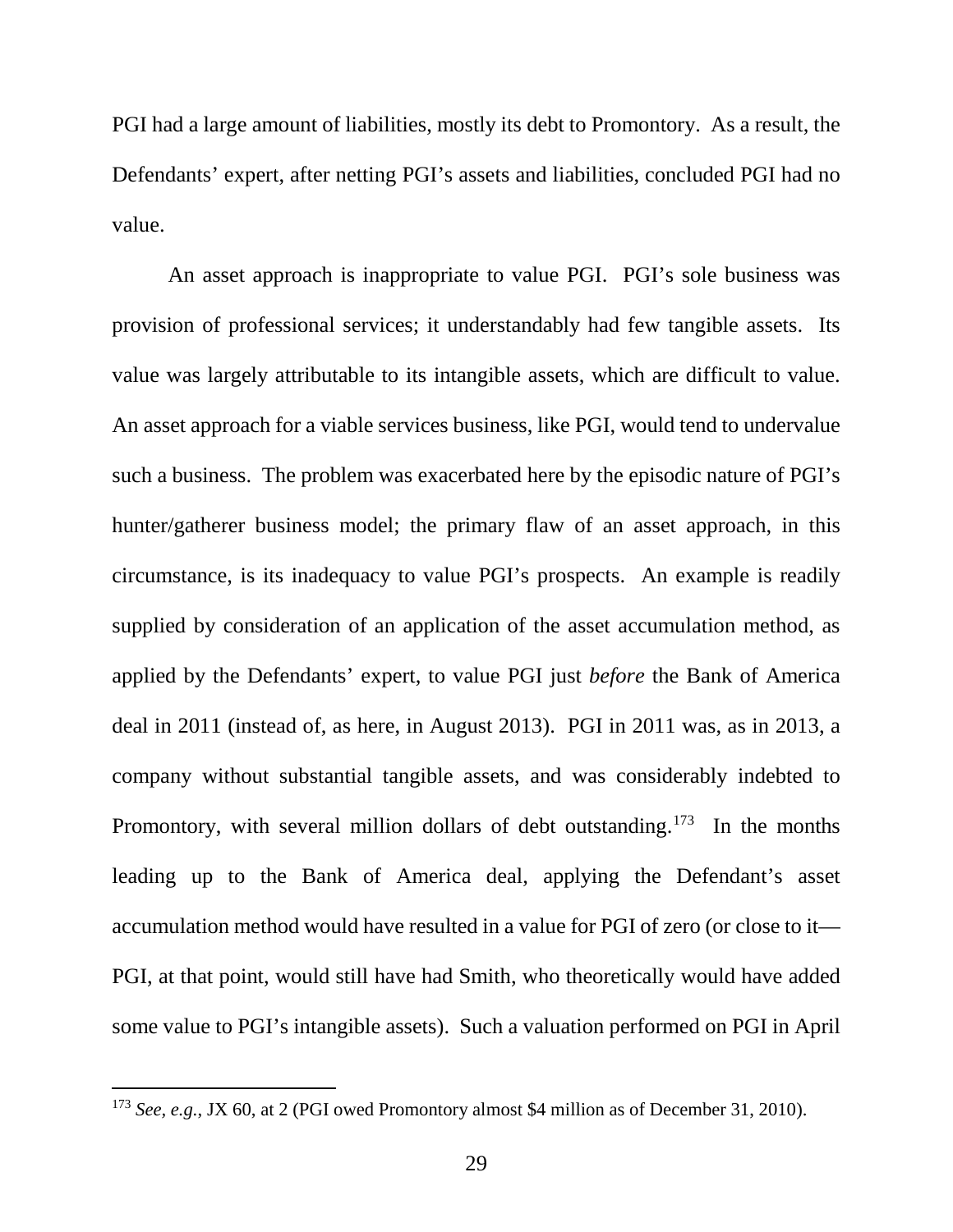2011 would have missed the \$120 million in profits received by PGI over the following twelve months.

I find that the asset accumulation method is not the proper tool to value PGI.

### 2. Discounted Cash Flow

The Plaintiffs are similarly inapt in proposing a DCF to value PGI. Generally speaking, PGI's business did not lend itself to a DCF. PGI's cash flows were erratic and sparse; it did three deals in four years under Smith, one with revenue of less than one million dollars, a second with revenue around five million dollars, and a third with revenue over one hundred thirty million dollars. Smith readily admitted that finding business was like finding a needle in a haystack. Such boom or bust economics do not produce a reliable DCF analysis.<sup>174</sup>

Not only is a DCF generally a poor method to value a company like PGI, but, I find, the Plaintiff's expert relied on spurious projections of cash flows that make his DCF unreliable. The Plaintiffs used Promontory's long term projections of PGI created in August 2013. Those August 2013 projections were effectively stale versions of Promontory's projections created in March 2012. The March 2012

 <sup>174</sup> *See Doft & Co. v. Travelocity.com Inc.*, 2004 WL 1152338, at \*7 (Del. Ch. May 20, 2004) ("The goal of the DCF method of valuation is to value future cash flows. Here, the record clearly shows that, in the absence of reasonably reliable contemporaneous projections, the degree of speculation and uncertainty characterizing the future prospects of Travelocity and the industry in which it operates make a DCF analysis of marginal utility as a valuation technique in this case."); *Huff Fund Inv. P'ship v. CKx, Inc.*, 2013 WL 5878807, at \*10 (Del. Ch. Nov. 1, 2013) ("[M]anagement had prepared a set of uncertain and therefore unreliable financial projections."), *aff'd*, 2015 WL 631586 (Del. Feb. 12, 2015) (TABLE).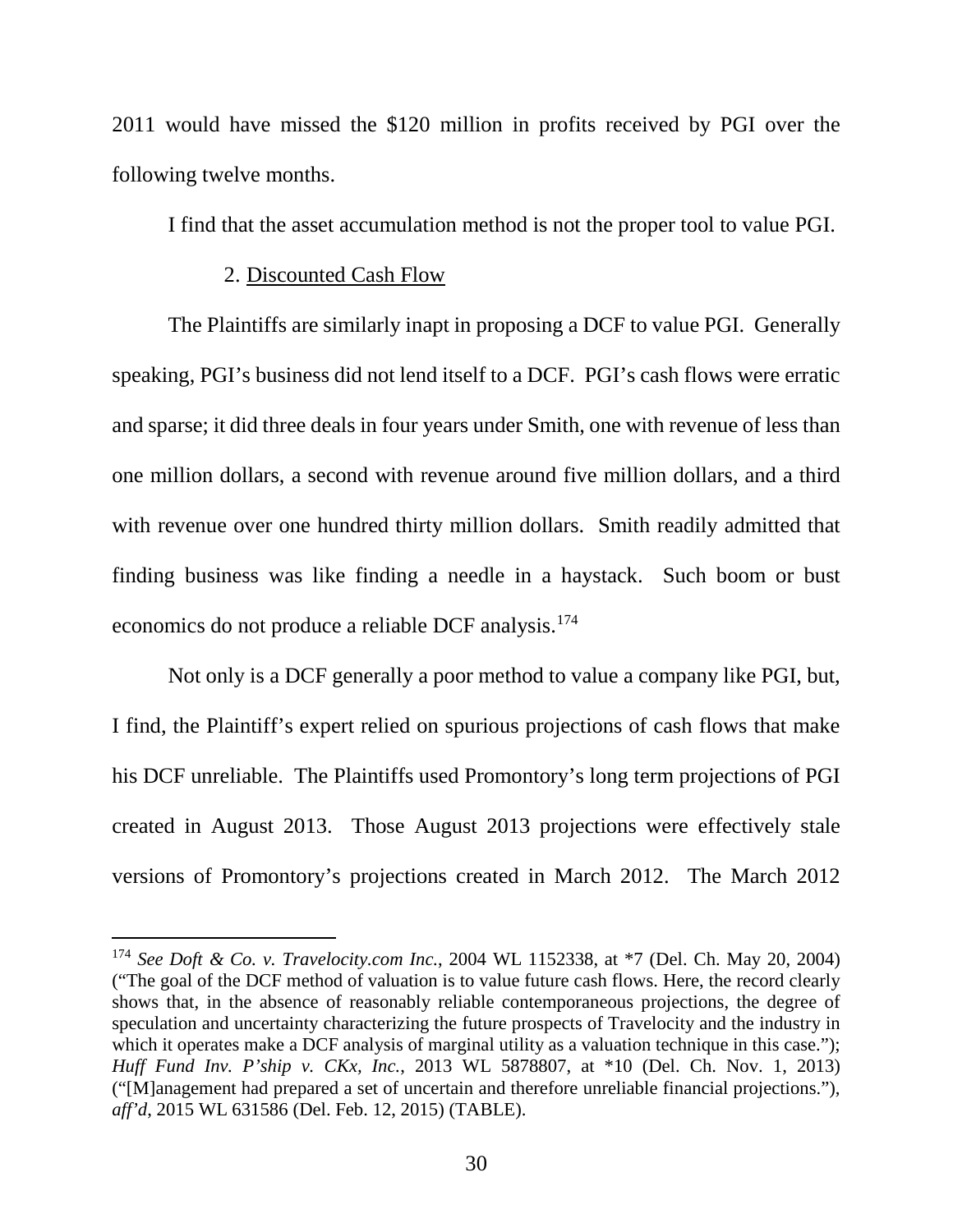projections had proved to be inaccurate, because (contra the projections) PGI *had generated no business.* Thereafter, the projections were updated with pig-headed consistency; Promontory merely shifted (copied-and-pasted) projections out for another year, a methodology that is as remarkable for its simplicity as it is dubious. By August 2013, the original number of deals projected for 2013, as forecast in the March 2012 projections, *had simply been moved out to 2015*. There is no evidence that the underlying assumptions for the March 2012 projections were revisited when those projections were updated. Furthermore, I note, the initial March 2012 projections were based entirely on Smith's guidance. In 2012, Smith had no prior experience creating long term projections. He based his assumptions not on his experience at PGI, but from his experience at two previous consulting firms. When it came to the predicted number of deals per year, Smith's projections actually exceeded the maximum of deals per year provided by PGI to prospective clients, which were limited to three per year as a marketing tool. Given the method and manner in which the projections were originally prepared and then updated, I have no confidence in their reliability for valuation purposes.<sup>175</sup>

 <sup>175</sup> *See, e.g.*, *Long Path Capital, LLC v. Ramtron Int'l Corp.*, 2015 WL 4540443, at \*10 ("In fact, management projections can be, and have been, rejected entirely when they lack sufficient indicia of reliability, such as when they were prepared . . . by a management team that never before had created long-term projections.") (citing *Gearreald v. Just Care, Inc.*, 2012 WL 1569818, at \*4 (Del. Ch. Apr. 30, 2012)).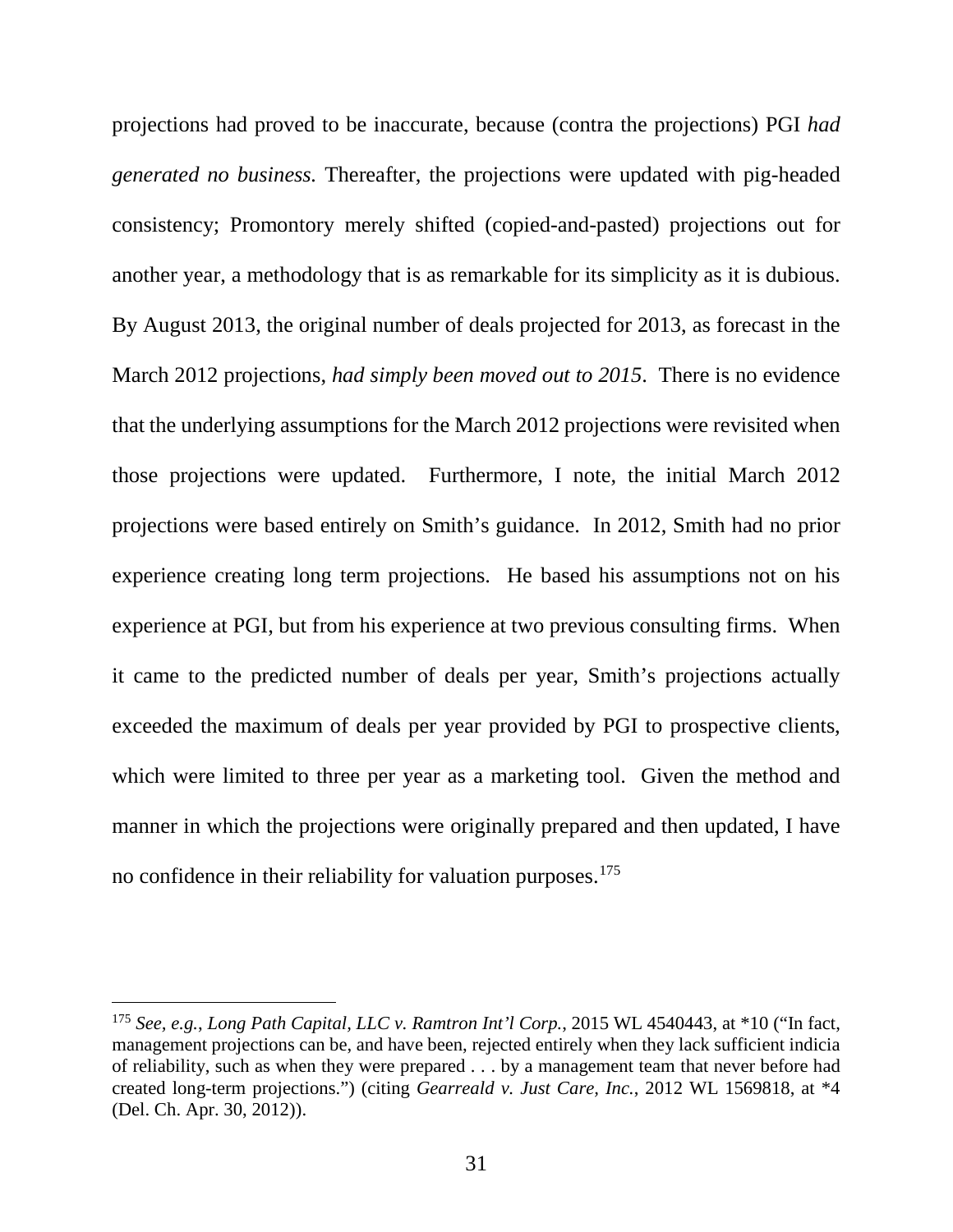The Plaintiffs contend that because the long term projections prepared by Promontory were sent to various banks and financial institutions, the Defendants should not now be heard to refute them.<sup>176</sup> However, I do not find that the fact that the projections were shared adds credence to their reliability here. PGI's business model and operating history show that a DCF was generally an inappropriate method to value PGI. Furthermore, the long term projections for PGI, on which the Defendants' DCF was based, were not created with care and are not a reliable basis for valuation. As a result, I do not find that the Plaintiffs' DCF is a proper valuation of PGI.

### 3. PGI's Business Value (with Smith) in the Debt/Equity Deal

The Plaintiffs suggest one other valuation method, relying on a past transaction, in this case the Debt/Equity Deal. The Plaintiffs made several adjustments to the Debt/Equity Deal to arrive at a value for PGI. As explained below, I find these proposed adjustments unnecessary. The Debt/Equity Deal is the best indicator of PGI's value, with Smith at the helm. Smith made the initial proposal in the Debt/Equity Deal and explicitly noted that his proposal valued PGI

<sup>&</sup>lt;sup>176</sup> There is considerable confusion on the purpose of the long term projections and Promontory's exact relationship with the institutions to which it ultimately sent the projections. Nonetheless, the fact that Promontory sent unreliable projections for PGI to others does not make those projections reliable now. *See, e.g.*, *Doft & Co.*, 2004 WL 1152338, at \*6 (rejecting reliance on management projections despite the fact they were provided to others). To the extent that the Plaintiffs argue that, having sent these projections to third parties, the Defendants should be estopped in equity from denying them, I find that, having himself created these inaccurate projections, it would be inequitable to allow Smith to profit from them here.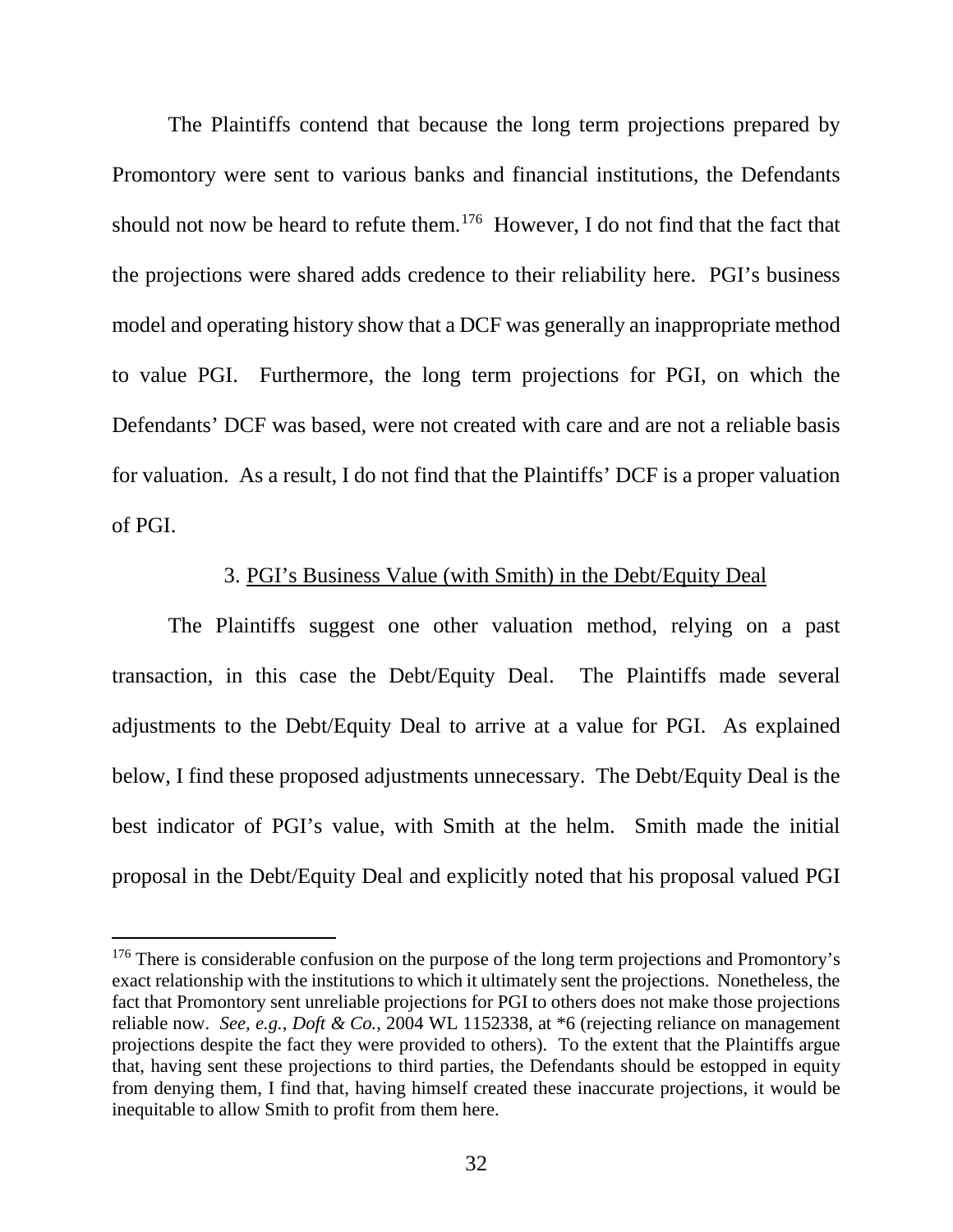at \$16.25 million (with Smith). Ludwig agreed to the proposal. The Debt/Equity Deal was initially delayed to satisfy Smith's tax concerns. While Smith later claimed the Debt/Equity Deal undervalued PGI, it represents the best evidence of PGI's value with Smith in place.

The Plaintiffs argue that the valuation of PGI reflected in the Debt/Equity deal must be adjusted to account for change of control and lack of marketability. However, both sides agreed to the valuation in principle, and there is no indication in the record that this valuation included discounts for control and marketability.<sup>177</sup> Moreover, the Letter of Intent refers to a valuation *as agreed to by the parties*; the Debt/Equity Deal is such an agreement, near-contemporaneous with Smith's withdrawal.

The Plaintiffs also argue that the Debt/Equity Deal was made under duress or was in some respect a fire sale. The Plaintiffs argue that the Defendants "jumped" on the proposal, with their eagerness indicating its unfairness to Smith. However, there is another, more rational explanation: Ludwig and Moses wanted to resolve PGI's capital problems *and* wanted to keep Smith around and happy. The record, moreover, reflects no "duress" on Smith's part. The Debt/Equity Deal was the result

<sup>&</sup>lt;sup>177</sup> The Plaintiffs also indicated that the valuation of \$16.25 implied by the Debt/Equity Deal is intrinsically too low because PGI made over \$120 million in pre-tax profit in 2011 and 2012 combined. However, PGI did not expect to do another deal of the size of Bank of America again. *See* Trial Tr. 36:12–13 (Smith) (describing the Bank of America deal as a "dream assignment").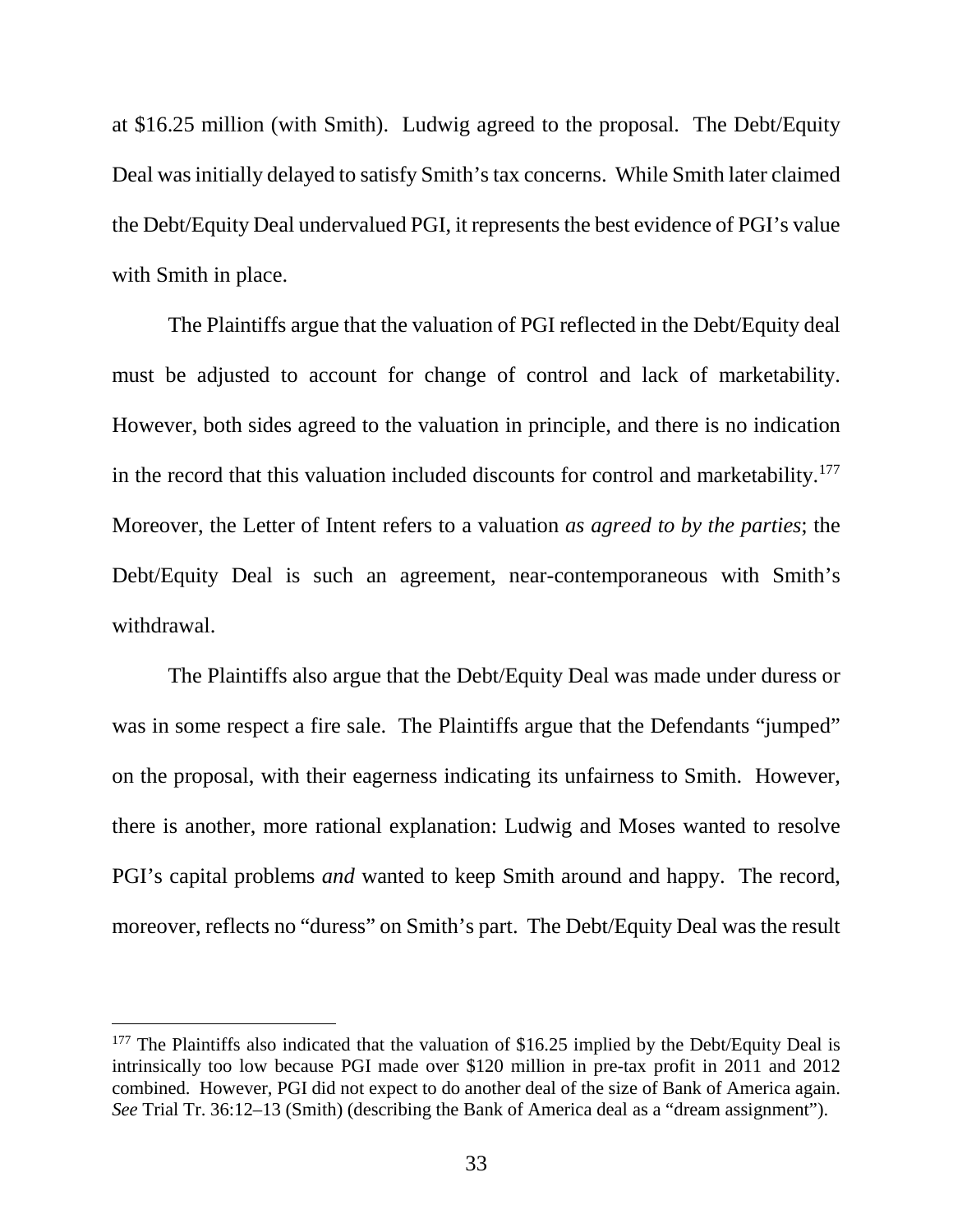of a longstanding discussion between Smith and Moses about repaying PGI's debt to Promontory. Smith was aware of his large, negative capital account as far back as early 2013. Smith declined to contribute capital to PGI at that time in the hopes that PGI would be able to win a deal and pay off its debt to Promontory, instead of Smith coming out of pocket himself. PGI, as it turned out, was unable to win any deals in the interim; this, however, does not indicate that Smith was under duress at the time he proposed the Debt/Equity Deal. Discussions about the Debt/Equity Deal continued for several weeks after Smith's initial proposal in early May 2013, and it was Smith who withdrew the proposal in July 2013, which undercuts the idea that his proposal implicated financial duress. While Smith told Moses that Smith was strangely averse to reinvesting his overdrawn funds back into PGI, this personal idiosyncrasy also does not amount to duress.

At trial, Smith explained he was facing liquidity issues at the time, having just purchased two properties for \$25 million in cash. Smith, however, had received *more* than \$25 million in distributions from PGI over the last two years, and furthermore, he did not indicate what, if anything, prevented him from leveraging his properties to contribute capital to PGI. I do not find that Smith was under the type of duress that would make me question the valuation implied by the Debt/Equity Deal. Smith points to his contemporaneous writings, which state that due to circumstances, he was willing to accept less than full value. There is, of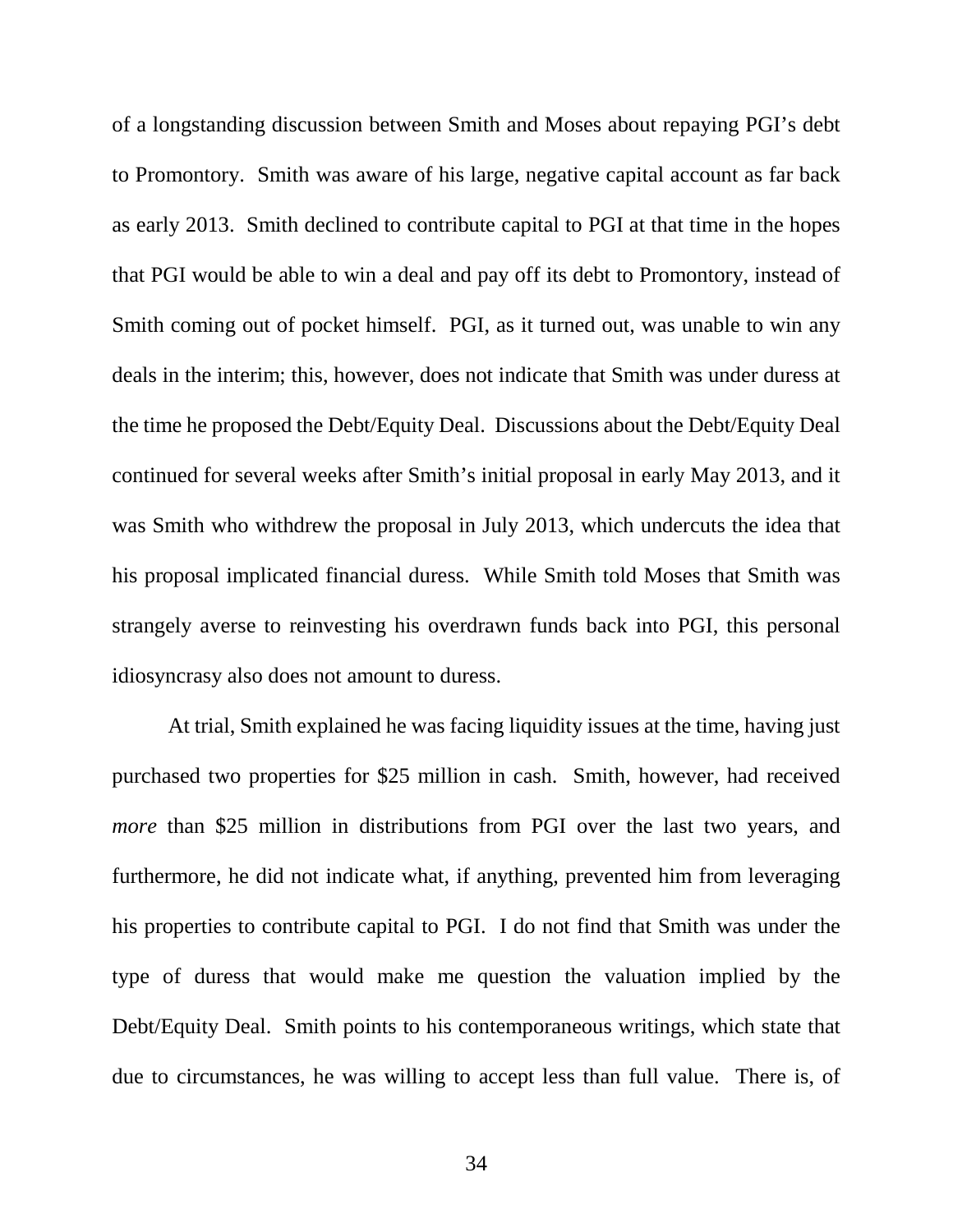course, another explanation for this than actual duress: that Smith's poor-mouthing and complaint of undervaluation were bargaining tactics.

The Debt/Equity Deal is the best indication of the value of PGI around August 18, 2013. Smith himself proposed it, and Ludwig agreed to it. While, at the time, Smith noted he believed it was an undervaluation of PGI, he was still willing to accept it (assuming certain conditions, which were not met). The Plaintiffs' attempts now to cast doubt on the Debt/Equity Deal, without adjustments, as proof of value fall flat. The Debt/Equity Deal represents the valuation of both parties at the time, and I therefore find that PGI's business value *with Smith* was \$16.25 million.<sup>178</sup>

### 4. PGI's Business Value Without Smith

The Letter of Intent provides that Smith is entitled to fifty percent of PGI's business value *without* Smith's services. PGI's business value on August 18, 2013, with Smith was \$16.25 million. The Plaintiffs' expert opined that a reduction of one-half of entity value was appropriate to account for Smith's departure; I agree. I find that PGI's business value without Smith was \$8.125 million. Smith and Ludwig formed PGI as equal economic partners, each had a fifty percent interest. Smith and Ludwig both brought unique attributes to the table. Smith had experience in the

<sup>&</sup>lt;sup>178</sup> The Defendants note that the Plaintiffs' own expert stated that the Debt/Equity Deal was not an arm's length transaction; therefore, the Defendants argue that its use as a valuation method is inappropriate. I note, however, that the Letter of Intent itself refers to a value as agreed to by the parties, and not some other valuation method. Furthermore, Smith and Moses negotiated the Debt/Equity Deal. There is no indication that they were not acting in their (and their entities') own interests. Again, neither party was negotiating under duress.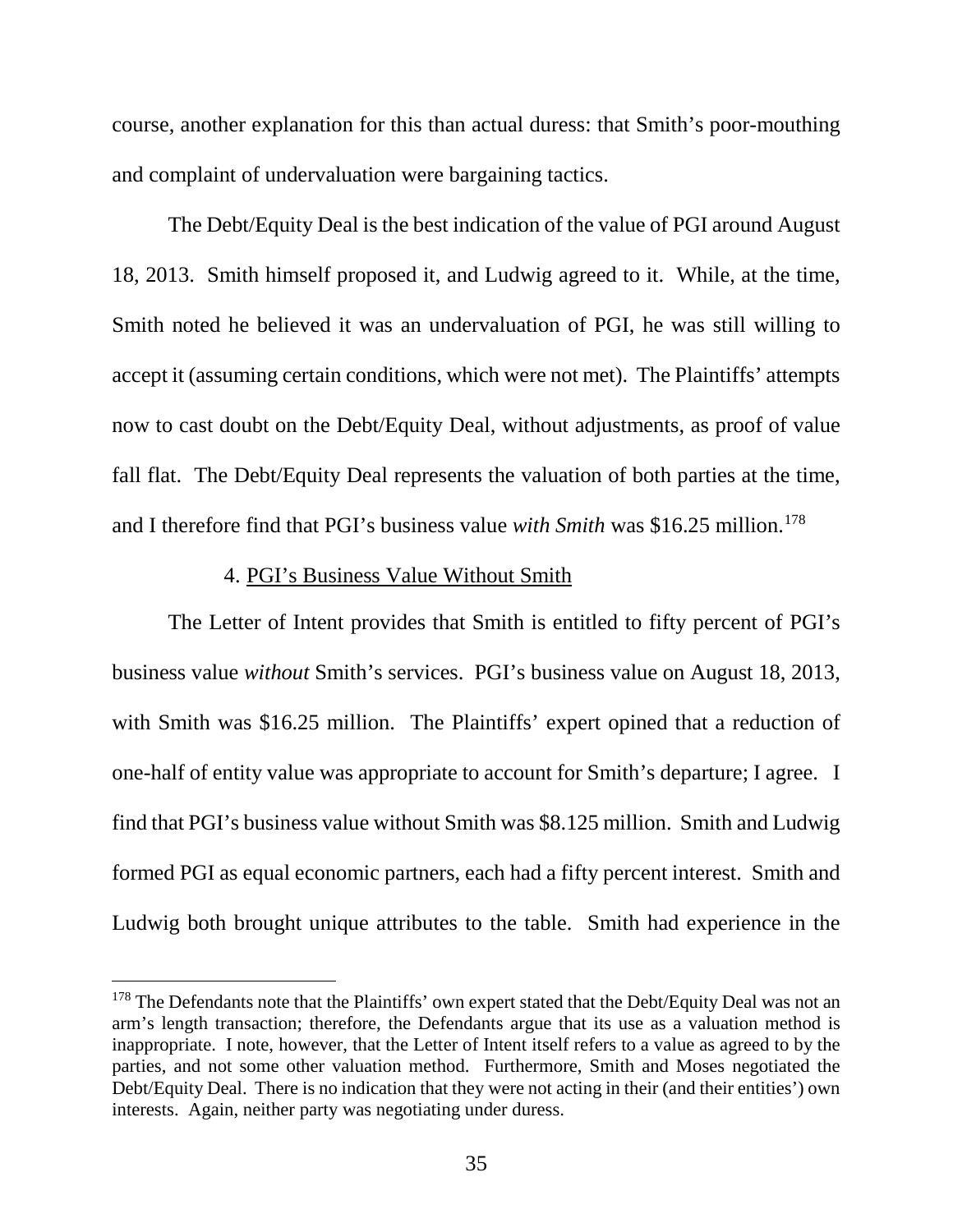profit improvement field and Ludwig had important connections to potential clients. It is reasonable to believe that they decided to share the economic interest in PGI equally because they viewed their contribution to PGI to be equal.

Nonetheless, the Defendants argue that Smith's departure reduced PGI's value by more than fifty percent. The Defendants rely, in part, on an implication from Plaintiffs' DCF analysis, however, for the reasons stated above, I have not relied on that analysis. The Defendants also argue that Smith was integral to the business and that the value of PGI necessarily fell by more than fifty percent without Smith because Smith and Ludwig performed different, complimentary and essential, functions. Per the Defendants, Ludwig was valuable in combination with Smith, but without Smith, Ludwig's entre into the business world lost much of that value, because Smith's departure left no one to perform the underlying work. However, PGI had a team of five managing directors. While they may not have had Smith's reputation, they were nonetheless capable of pitching clients and performing PGI's process (and, in fact, did so with some success). Ludwig certainly believed the PGI business was viable, as he continued to support it, post-Smith. I find that PGI retained half its value, post-Smith.

PGI's business value, without Smith, on August 18, 2013 was therefore \$8.125 million.<sup>179</sup> The Letter of Intent promises fifty percent of that value to Smith.

 <sup>179</sup> Again, this is half of PGI's value with Smith, \$16.25 million.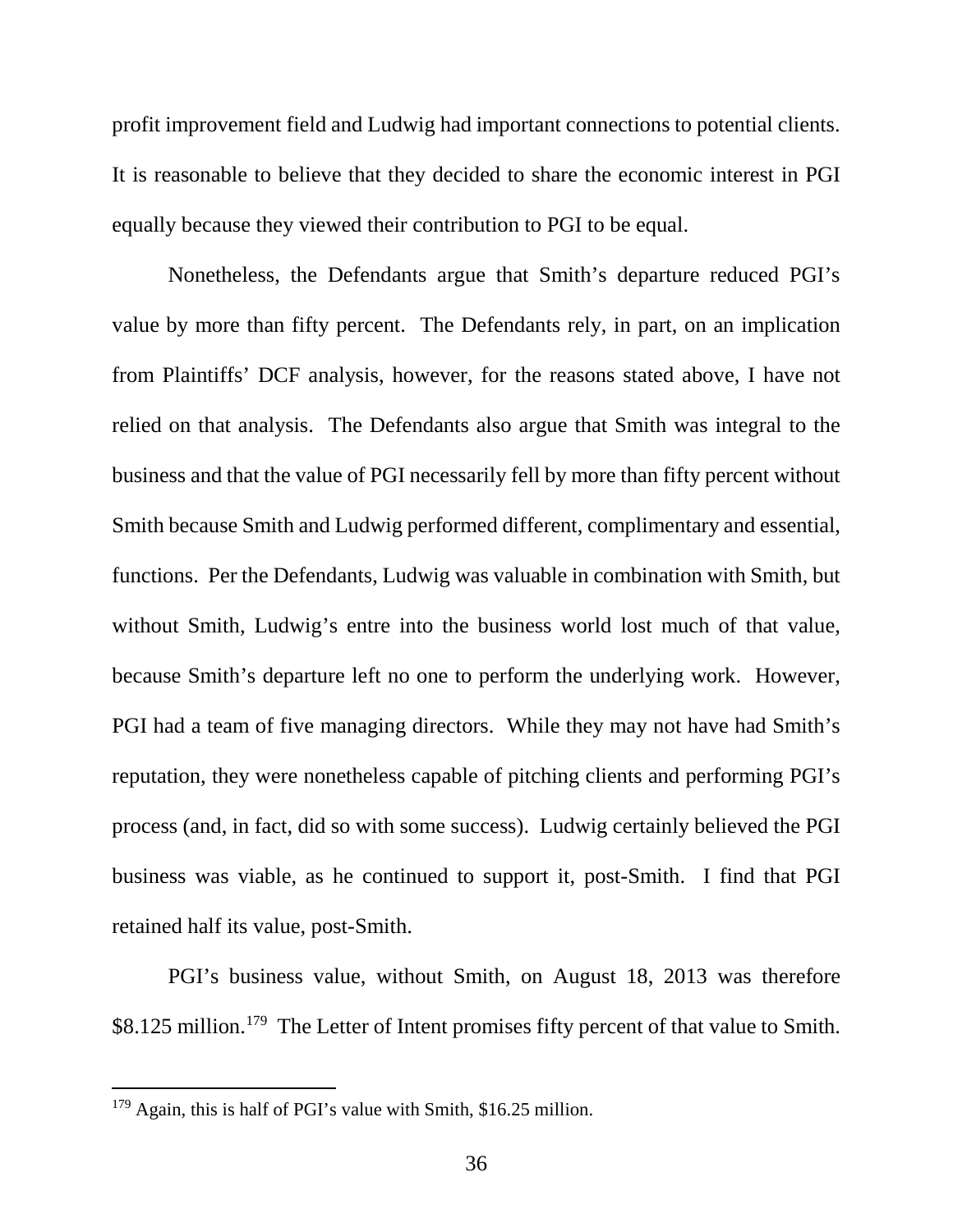Therefore, according to the Letter of Intent the Plaintiffs are owed \$4,062,500. This judgment, however, must be reduced by the Defendants' counterclaim, which I turn to next.

### *C. Promontory's Counter-Claim*

The Defendants asserted a counterclaim to recover the money Smith owes, to PGI to settle his negative capital account as of August 18, 2013. Smith does not dispute that he owes some amount; he estimated he owes \$2.9 million to account for his half of PGI's debt to Promontory. I find that, as of August 18, 2013, PGI's debt to Promontory, offset by cash on hand and reduced by 50% to reflect Smith's share, was \$2,930,149.<sup>180</sup> Smith owed an additional \$203,035 because his capital account was overdrawn by this amount, representing monthly distributions he received from PGI.<sup>181</sup> Therefore, Smith owes, in total, \$3,133,184 to cure his negative capital account at PGI.182

<sup>&</sup>lt;sup>180</sup> I note that the Plaintiffs submitted a supplemental letter after trial, in which they calculated Smith's portion of PGI's debt to Promontory to actually be greater than this, at \$2,943,903.22. *See*  D.I. 77.

<sup>&</sup>lt;sup>181</sup> Trial Tr. 627:9-13 (Sherman).

<sup>182</sup> The Defendants presented evidence to support this amount at trial. *See, e.g.*, JX 344; Trial Tr. 624:13–649:6 (Sherman). At Post-Trial Oral Argument, the Plaintiffs conceded that this amount was accurate. Post-Trial Oral Argument Tr. 91:23–93:3. The Plaintiffs thereafter submitted a letter contesting the accuracy of this amount. D.I. 77. I note that the Plaintiffs' argument in their supplemental letter fails to account for the amount that Smith owed PGI *in addition* to his half of PGI's debt to Promontory.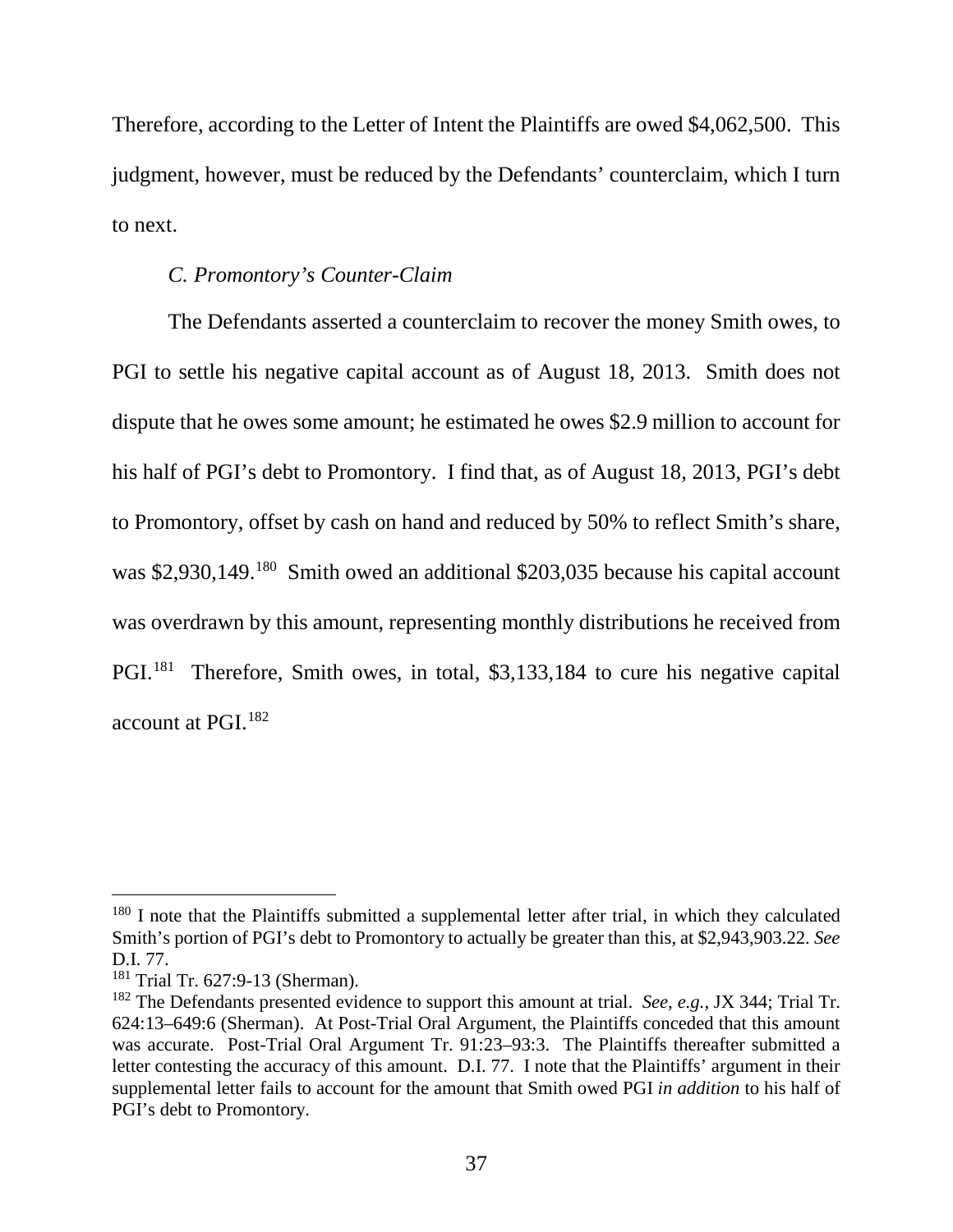#### *D. The Judgement Amount*

There are, unfortunately, issues that must be resolved before a final order. Smith seeks prejudgment interest. The payment upon voluntary withdrawal was payable to Smith within five years, per the Letter of Intent. This raises the question of when interest began to accrue. The Defendants also seek interest on their counterclaim for cure of Smith's negative capital account, but have not suggested the date at which that interest should accrue. Finally, the parties disagree as to whether Promontory or PGI is obligated to pay Smith under the Letter of Intent. After Smith withdrew from PGI on August 18, 2013, Promontory became the sole member of PGI. In light of that fact, whether PGI or Promontory is liable according to the Letter of Intent does not appear material, but the parties should inform me if this distinction needs further resolution, in light of my decision here.

### **III. CONCLUSION**

The Plaintiffs attempted to settle their liability to PGI for PGI's debt to Promontory through the Debt/Equity Deal. The proposal was not consummated, therefore Smith retained a fifty percent economic interest in PGI when he voluntarily withdrew from PGI on August 18, 2013. Pursuant to the Letter of Intent, PGI's business value without Smith on August 18, 2013 was \$8.125 million, and Smith is owed \$4,062,500. However, Smith must contribute \$3,133,184 to settle the negative capital account he left behind when he withdrew from Promontory. Interest remains